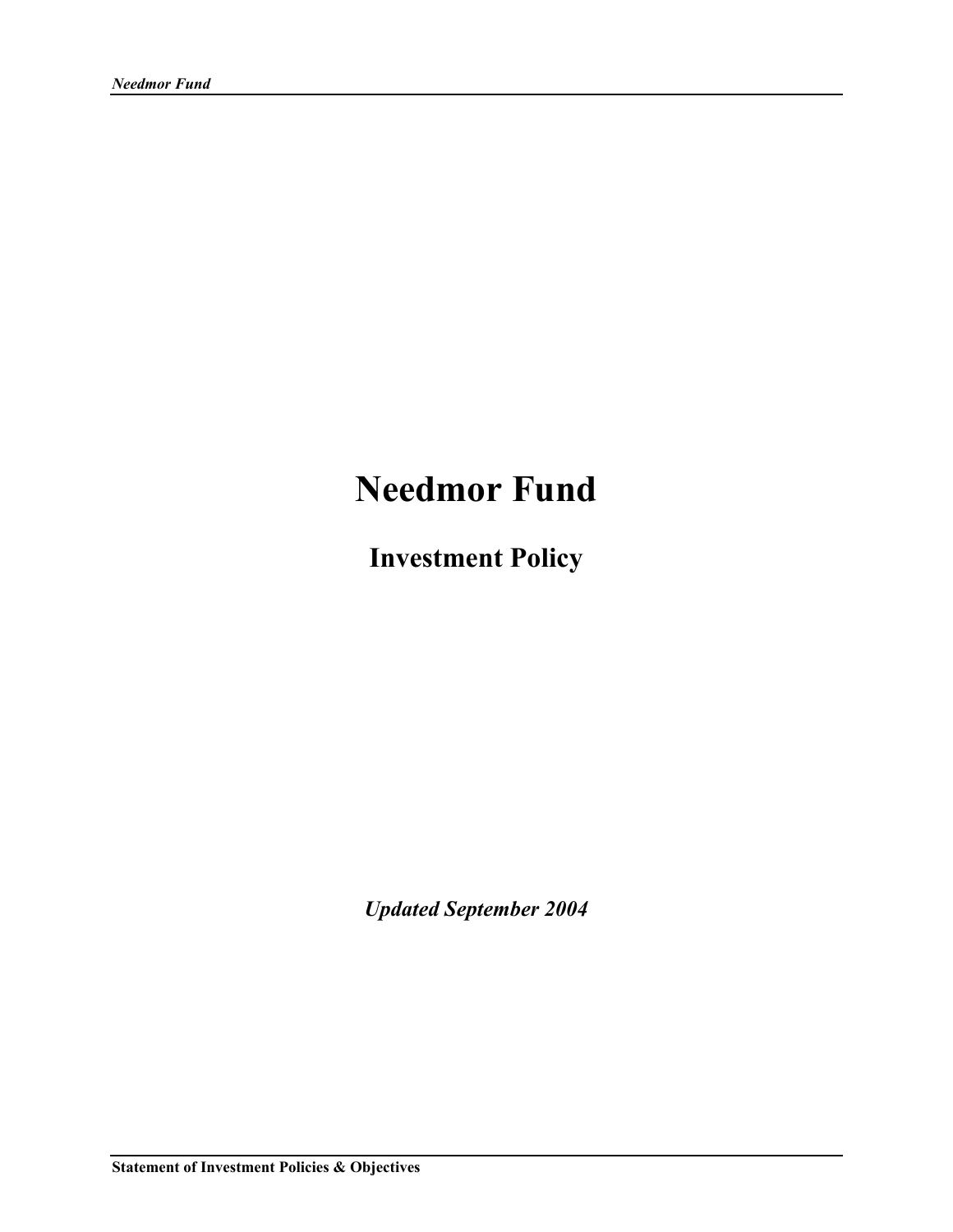# *Table of Contents*

# *Page*

| $\mathbf{I}$ . |  |
|----------------|--|
| $\prod$ .      |  |
| III.           |  |
| IV.            |  |
| V.             |  |
| VI.            |  |
| VII.           |  |
|                |  |
| IX.            |  |
| Χ.             |  |
| XI.            |  |
| XII.           |  |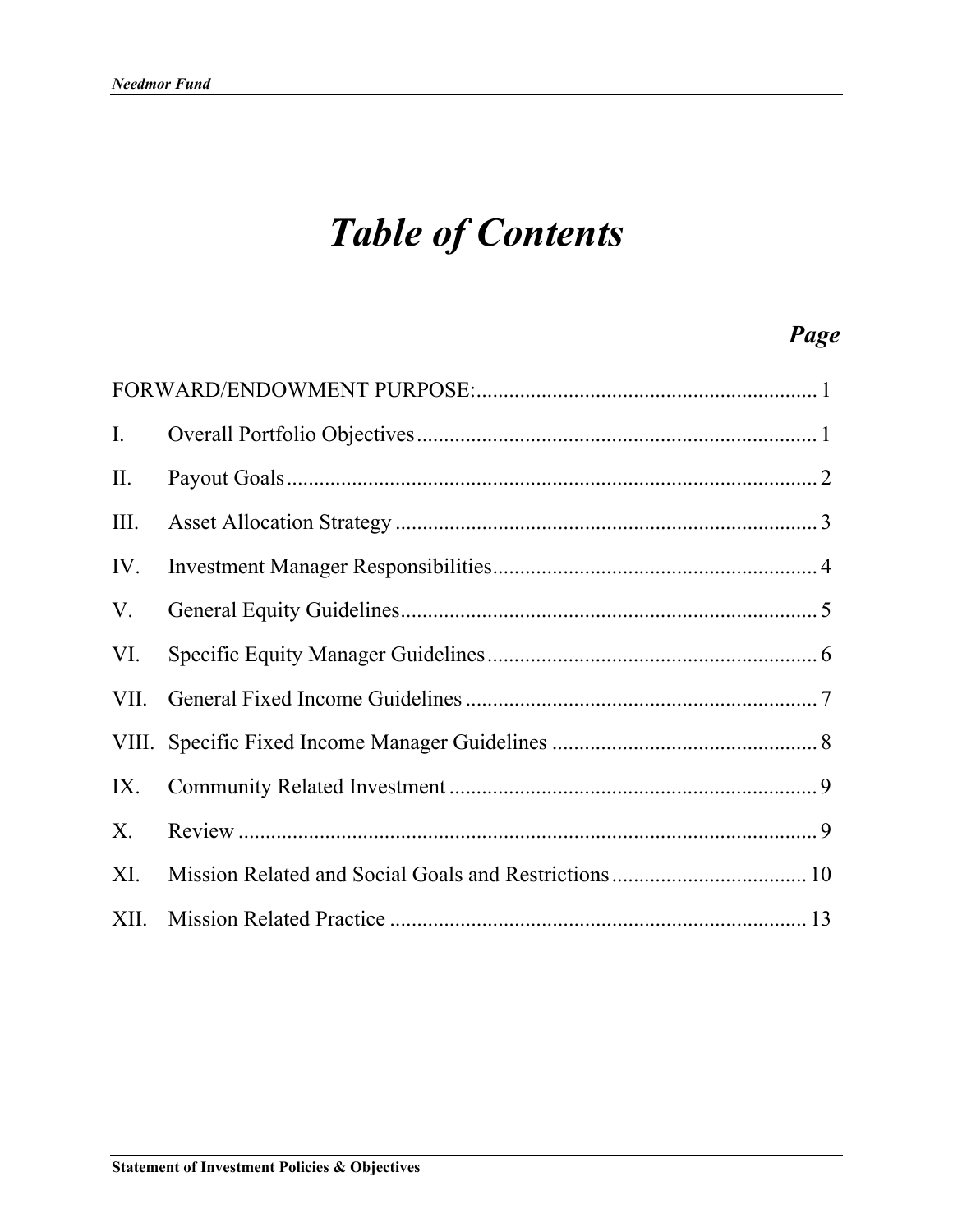# **NEEDMOR FUND**

# **Investment Policy**

We believe that a foundation lives out its mission and values not only through the organizations it supports, but also by how it uses its assets. Mission related investing is an investment process that considers the social and environmental consequences of investments in addition to financial analysis and performance. It contributes to strategic philanthropy by using all of a foundation's resources – investment and grantmaking dollars – to achieve the foundation's mission and values. Increasing evidence demonstrates that mission related investing does not have to have a negative effect on financial returns. In fact, by reducing risks and liabilities, the effect is often positive. While we understand that there are no perfect companies to invest in, we also believe that through mission related investing we can reduce the conflict between our mission and our investments.

We take seriously fiduciary responsibility and recognize that this responsibility does not end with maximizing return and minimizing risk. We recognize that economic growth can come at considerable cost to community and environment and we believe that fiduciary responsibility demands that we combine prudent financial management practices with social, environmental, and economic practices consistent with our mission.

# **FORWARD/ENDOWMENT PURPOSE:**

The Needmor Fund's goal is to maximize funds available for current grantee needs while preserving the real spending power of the long-term endowment to provide for future needs. The Needmor Fund's Endowment is intended to be a permanent charitable trust.

# **I. Overall Portfolio Objectives**

The Committee will consider the long-term strategy of building portfolio value to maximize funds available for granting, but not at the expense of a sustainable, dependable, and when possible, steadily increasing level of current grantmaking.

Characteristics: The Fund will set strategy on the basis of a twenty-year moving investment horizon as no significant principal distributions are anticipated. The Fund will establish a specific percentage of the portfolio assets for annual pay out to cover operating expenses and some portion of current year grant funds. This 'Spending Policy' will be evaluated and adjusted as necessary to assure that it is equal to or less than long-term portfolio total returns minus fees, taxes and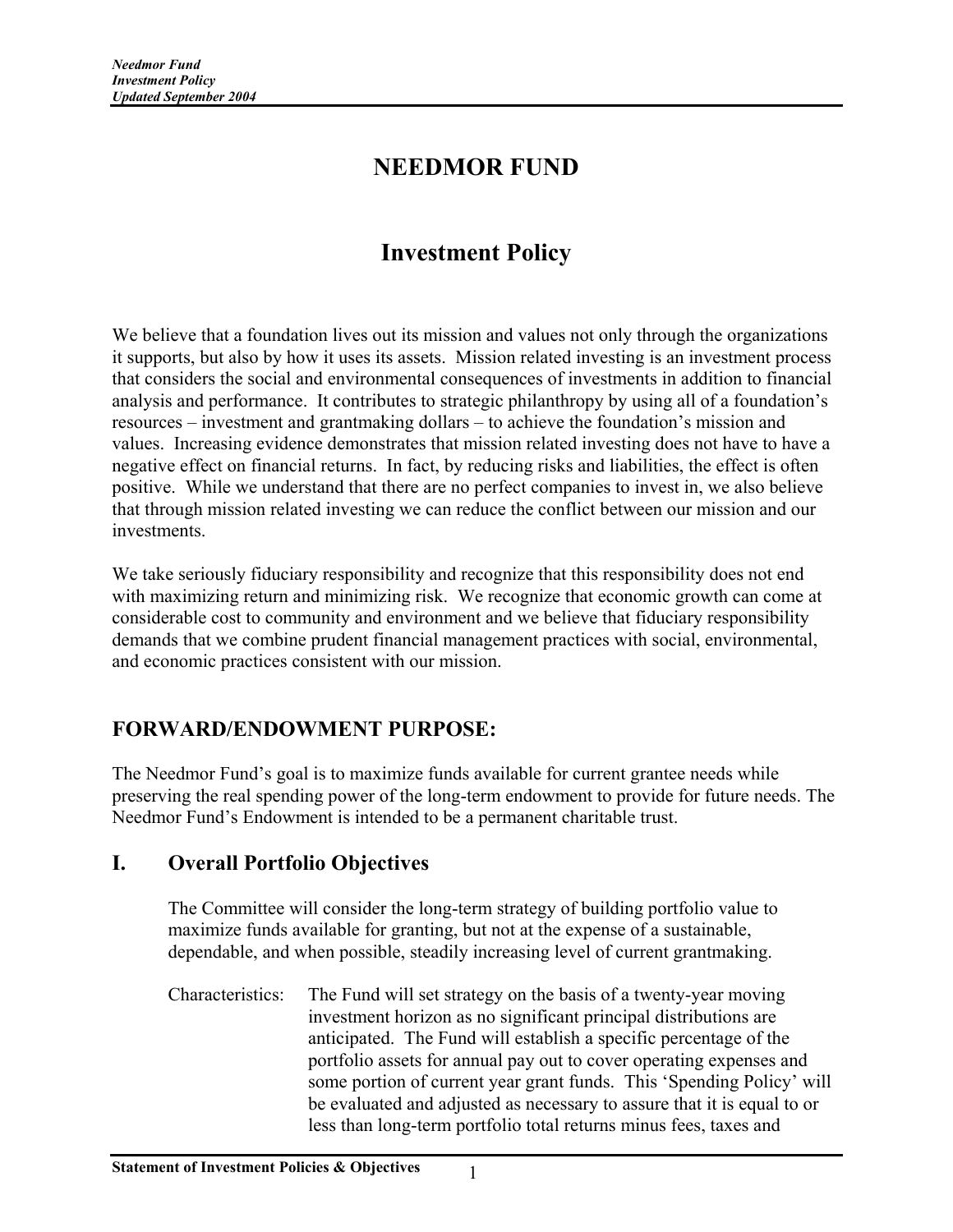|            | inflation so as to preserve the long term 'purchasing power' of the<br>portfolio.                                                                                                                                                                                                                                                                                                                                                                                                                 |  |
|------------|---------------------------------------------------------------------------------------------------------------------------------------------------------------------------------------------------------------------------------------------------------------------------------------------------------------------------------------------------------------------------------------------------------------------------------------------------------------------------------------------------|--|
| Growth:    | The Fund anticipates portfolio growth from two sources: first,<br>through current and deferred gifts from interested family members,<br>and second, through retention of some portion of total returns.                                                                                                                                                                                                                                                                                           |  |
|            | Given the portfolio characteristics above and the superior long term<br>total returns of equities over other investment assets, the overall<br>investment objective for the portfolio will be weighted towards equity-<br>oriented long term growth.                                                                                                                                                                                                                                              |  |
| Income:    | Income objectives will be met through the 'Spending Policy' based on<br>total returns of the portfolio as indicated above under the section titled<br>'Characteristics'.                                                                                                                                                                                                                                                                                                                          |  |
| Risk:      | Allocation of portfolio assets providing for diversification and<br>investment policies will be devised, monitored, and adjusted to realize<br>the Fund's long-term growth objective. The Finance Committee of the<br>Fund, its consultant, and its investment managers will evidence a<br>distinct bias towards preservation of capital in devising investment<br>strategies and policies.                                                                                                       |  |
| Liquidity: | Grant payouts and administrative expenses will be estimated for a two-<br>year period. This will be communicated to the fixed income manager<br>such that adequate liquidity can be provided while maintaining the<br>integrity of the portfolio structure. Income earned will be the first<br>source of liquidity, however. Cash needs will be estimated semi-<br>annually, and cash balances will be kept at a minimum since other<br>asset classes provide higher potential returns over time. |  |
| General:   | Needmor's investments should be as consistent as possible with<br>Needmor's grant making mission and, wherever possible, the Funds'<br>investment managers will be asked to adhere to mission related and<br>social screens established by the Fund's board and members.                                                                                                                                                                                                                          |  |

### **II. Payout Goals**

Grantmaking is supported by portfolio returns and charitable contributions.

#### **A. Spending Policy**

The Needmor Fund Board will periodically establish a spending policy of the portfolio assets, net of fees and taxes, that will be made available annually for support of operations and grant making. To preserve the long-term purchasing power of the Fund's endowment, this spending percentage will be evaluated and periodically adjusted to an amount that is equal to or less than the expected long-term portfolio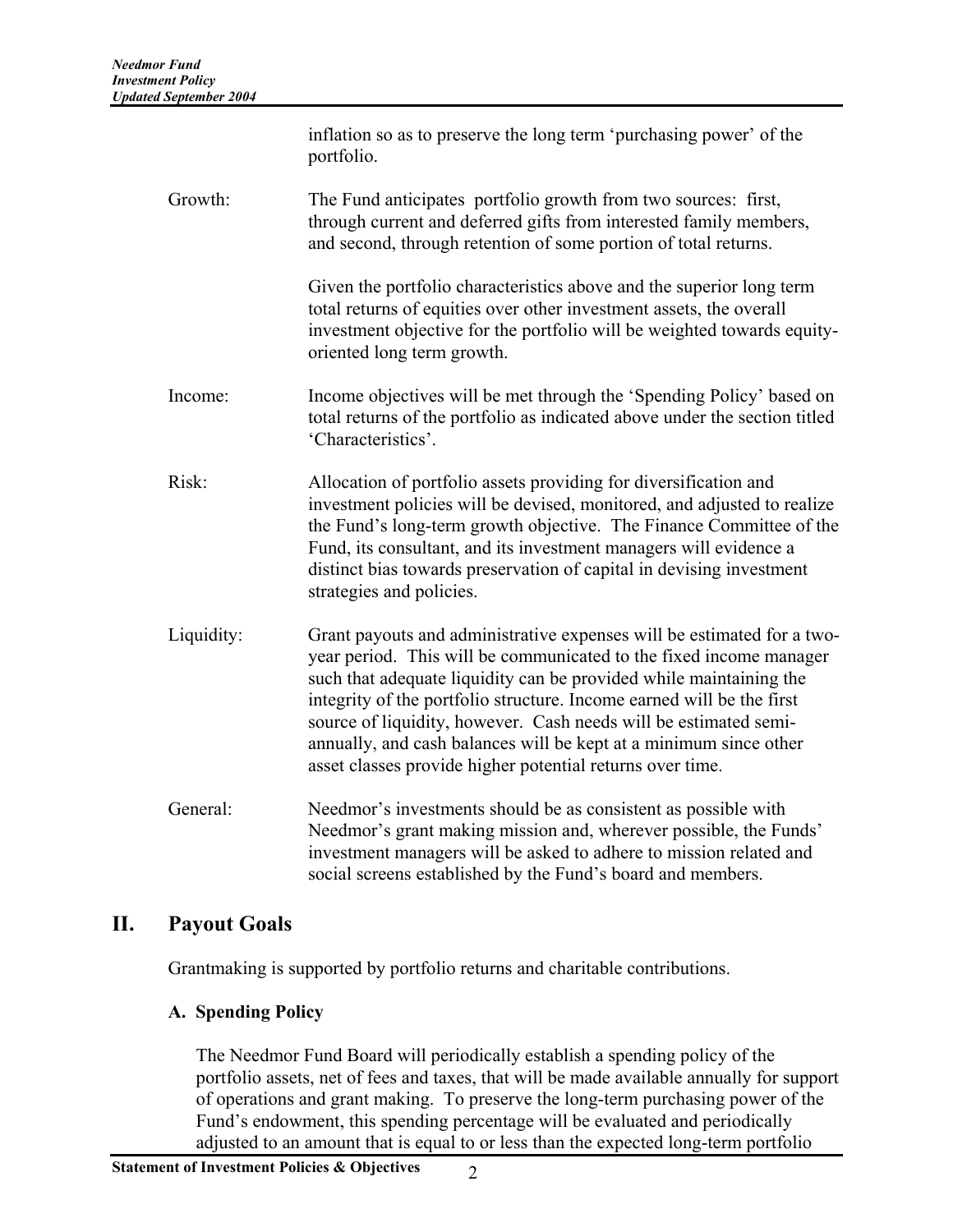total return less fees, taxes and inflation. To adjust for volatility in portfolio market values, the average of the prior twelve quarters' ending portfolio market values will be used as the principal base.

The Spending Percentage as approved by the Fund's board is six percent (6.0%). Given the current market assumptions, the 6% spending policy, and the anticipated annual contributions of approximately 3%, the Investment Committee believes that the assets will continue to grow at a sufficient rate to preserve purchasing power.

*Each year's actual spending budget is determined by taking the average quarter end portfolio market value balances for the most recent twelve quarterly periods, net of all investment fees and taxes, and multiplying by the 6% spending percentage.* 

#### **B. Payout**

In order to sustain and increase the total amount of funds paid out in grants, the Finance Committee can bring proposals to the Board to:

- a) adjust the spending formula.
- b) allocate undesignated contributions to either funds available for granting or the investment portfolio.
- c) make periodic transfers from the investment portfolio to funds available for granting in excess of the spending formula.

The Finance Committee will try to manage resources to protect our grantees from sudden reductions in funds available for granting caused by market downturns or decreases in current donations.

The committee will monitor the inflation-adjusted value of the investment portfolio using a baseline value of \$25,000,000 in year 2000 dollars. Gifts will be added at current values. Under normal conditions, the committee will try to meet the payout goals without eroding the inflation adjusted base line value of the portfolio. Investment returns in excess of this baseline will be considered "windfall" returns. The Finance Committee will work with the Board and staff to consider the best use of "windfall" returns, including holding them as a buffer against market downturns or decreased contributions, spending them on compelling or exceptional program needs, or reinvesting them in the portfolio.

# **III. Asset Allocation Strategy**

Achieving rates of return in line with spending policy goals and continuing to preserve the purchasing power value of the Fund (after spending, inflation and fees) requires a fairly aggressive long-term strategy.

The Needmor Fund's overall strategy will be centered around broad diversification among asset classes to enhance return, control risk and protect spending power.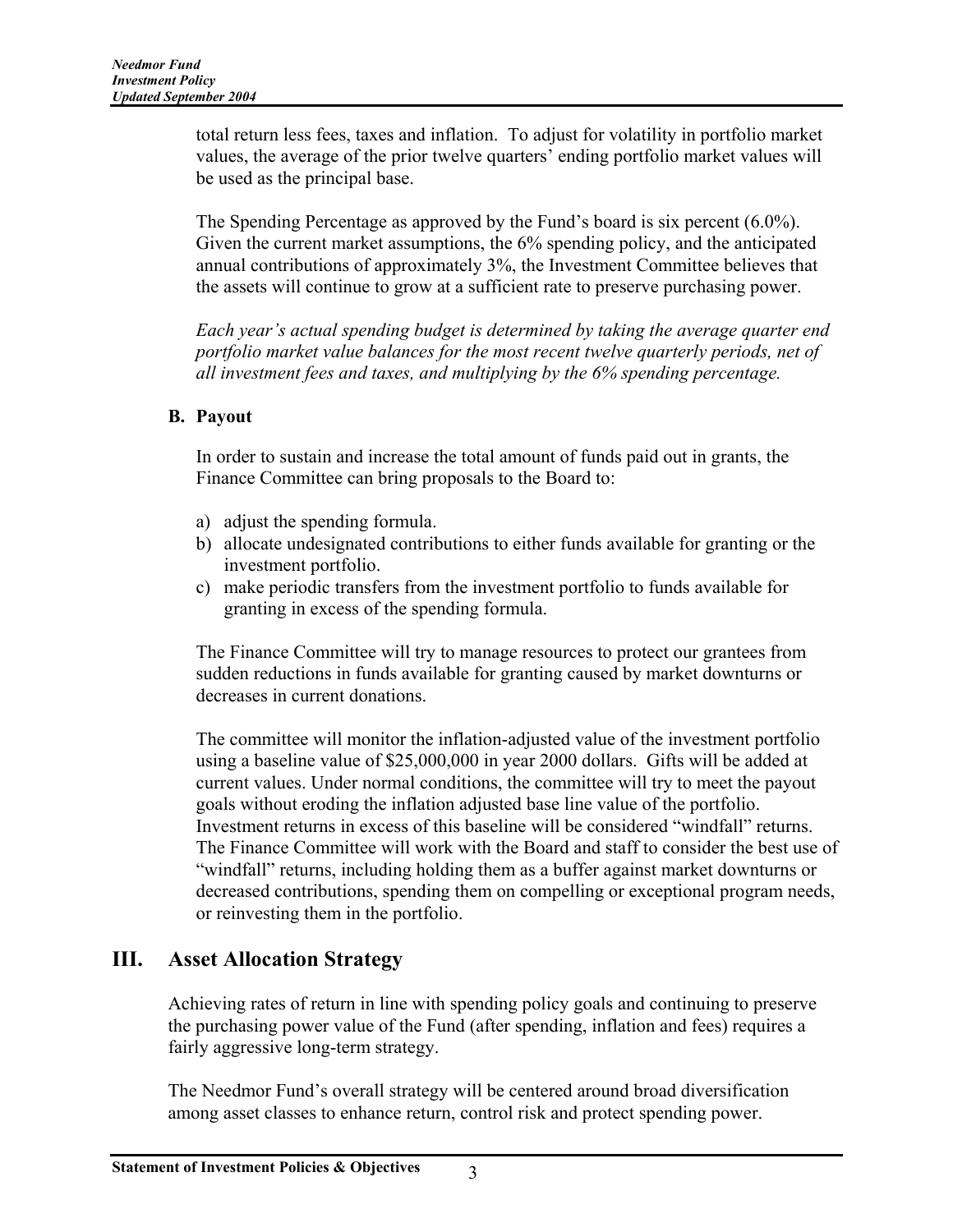Portfolio assets will be allocated and, periodically, rebalanced between fixed income and equity in proportions consistent with the long-term direction of the Fund. With this in mind, the following allocation ranges are presently recommended:

|                          | Range         | <b>Current Target</b> |
|--------------------------|---------------|-----------------------|
| <b>Equity Securities</b> | $70\% - 80\%$ | 75%                   |
| Fixed Securities + Cash  | $20\% - 30\%$ | 25 <sup>%</sup>       |

### **IV. Investment Manager Responsibilities**

#### **A. The duties and responsibilities of each investment manager appointed to manage the Fund's assets are:**

- 1. Managing the assets in accordance with the policy guidelines and objectives expressed herein, or expressed in a separate written agreement when deviation is deemed prudent and desirable, including mission related guidelines and objectives.
- 2. Exercising complete investment discretion within the guidelines and objectives stated herein. Such discretion includes decisions to buy, hold, or sell securities in amounts and proportions reflective of the manager's current investment strategy and compatible with the objectives for the Fund assets.
- 3. Promptly informing the Finance Committee (through its investment consultant) regarding all significant matters pertaining to the investment of the assets. The Finance Committee should be kept apprised of major changes in investment strategy, portfolio structure, market value of the assets, and other matters affecting the investment of the assets. The Finance Committee should also be informed promptly of any significant changes in the ownership, affiliation, organizational structure, financial condition, or professional personnel staffing of the investment management organization.
- 4. Equity managers shall be responsible for voting proxies in accordance with the Fund's values and mission as stated in this document or conveyed by the Finance Committee. The managers will be responsible for asking the Finance Committee or its designee for clarifications and instructions where they are not clear. Equity managers are expected to report on an annual basis on their specific votes and other shareholder activities and how they relate to and are consistent with Needmor's MRI Policy.
- 5. Managers shall periodically distribute all ordinary income earned in their respective portfolios to Northern Trust, who shall invest these distributions in accordance with the provisions of Sections VII and VIII, below.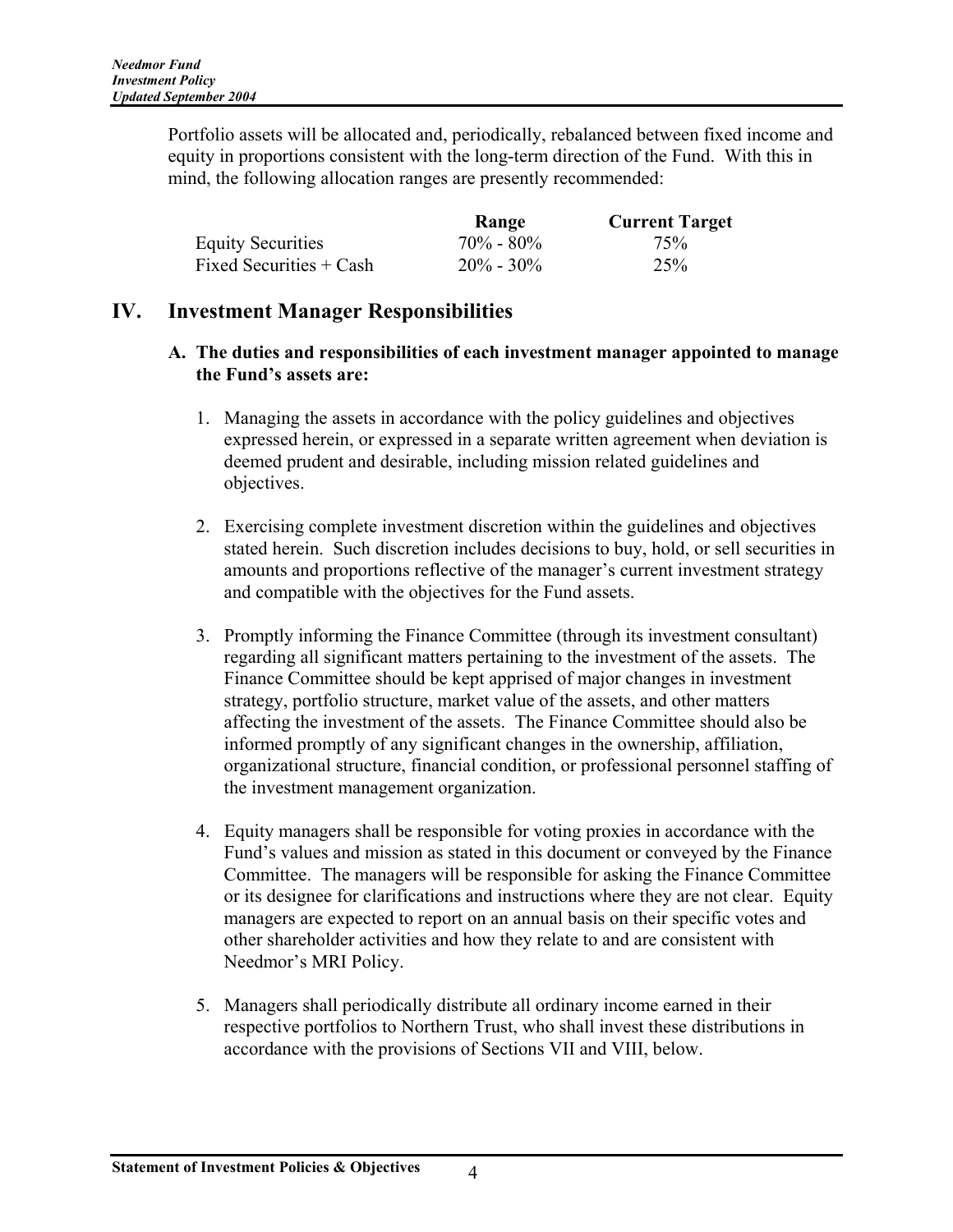# **V. General Equity Guidelines**

- A. The Committee will work toward diversifying the equity portfolio to enhance returns and reduce risk by investing in the following general equity asset categories and investment styles:
	- 1. Large Capitalization Generally defined as equities with a market capitalization over \$7 billion.
	- 2. Mid Capitalization Generally defined as equities with a market cap between \$1.5 and \$7 billion.
	- 3. Small Capitalization Generally defined as equities with a market cap less than \$1.5 billion.
	- 4. International Equities of companies domiciled outside of the U.S.

#### **B. Both active and passive (index) investment strategies can be used to invest in the above referenced equity asset classes.**

- 1. Each investment manager is expected to adequately diversify individual securities to protect against substantial loss from a single security. Managers will be asked not to invest more than 5% of any portfolio in a single stock at cost or 7% at market. The Investment Committee has defined a target allocation mix. It is the intent of the Committee that the managers will be invested in a mix of Equity and Money Market Securities, but with emphasis on Equities. Each investment manager is expected to be 95% to 100% invested in Equities most of the time; however, if the investment managers believe that market conditions warrant it, they may reduce their equity holdings without prior consent of the Committee, but should inform the Consultant.
- 2. Mission Related Investment (MRI) criteria established by the Fund, for those asset categories where they can be applied and monitored, shall be adhered to by investment managers. On an annual basis, each manager will review stocks purchased and stocks avoided, with specific reasons for inclusion or exclusion from the investment portfolio, with the Finance Committee and appropriate changes will be made to Needmor's MRI guidelines. The manager and the Committee will also review and update other mission related initiatives engaged in during that period, i.e., dialogue with companies, filing shareholder resolutions, etc.
- 3. The intent of hiring active managers is to receive incremental value over a passive index. Therefore, each active equity manager will be measured against a series of appropriate market indices and/or style indices in order to determine value added.
- 4. Each passive manager will be measured against their appropriate market index to determine adherence to and tracking of the index.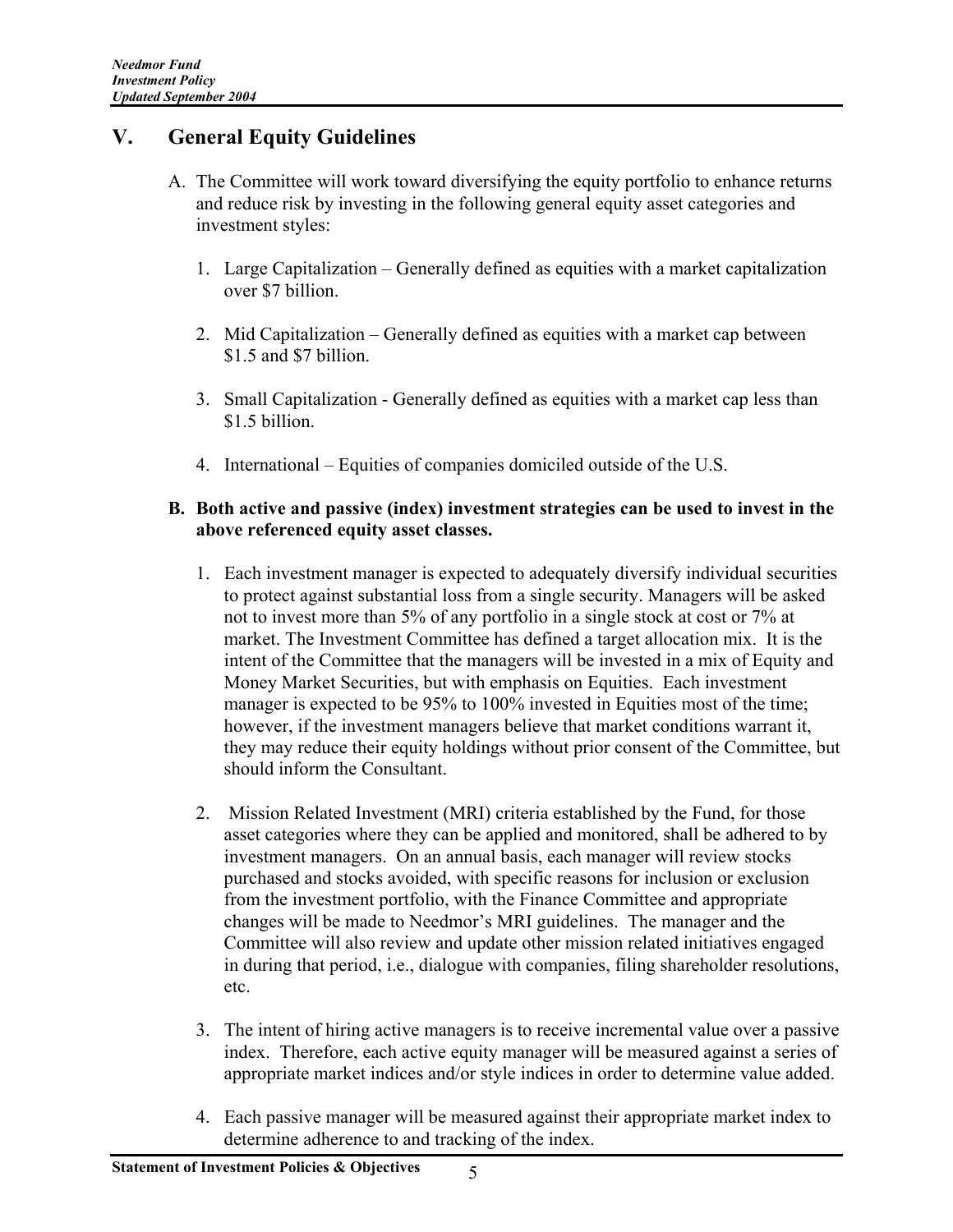5. Managers will be measured on their ability to add value over and above all fees over a three to five year time frame.

# **VI. Specific Equity Manager Guidelines**

### **A. Investment Objectives**

- 1. To seek high returns while maintaining reasonable risk levels.
- 2. To maintain a relatively diversified equity portfolio which achieves extra returns through the stock selection process.

### **B. Performance Goals**

- 1. Over a market cycle, each actively managed portion of the portfolio is expected to outperform its appropriate benchmark and each indexed portion is expected to mirror its benchmark. An addendum to this document defines the appropriate benchmark and peer group for each of Needmor's investment managers on an absolute and riskadjusted basis.
- 2. It is expected that three to five year returns would rank in the top one-third of managed equity portfolios (in total and by management style), and in no one year would they fall in the bottom quartile of a comparable sample. If the manager does not meet these expectations, the consultant and committee will perform the appropriate due diligence to determine the reasons for the underperformance. At that time, the manager may be replaced, they may be put on "watch" to be monitored closely over the next one or two-quarter period, or no action may be necessary.
- 3. The beta of the portfolio shall be no higher than 1.15, both as an average of individual stocks and when measured over time.

### **C. Eligible Securities**

- 1. The portfolio shall be comprised of:
	- (a) Stocks of reasonable high quality with average level of A-/B+ or better S&P quality rating.
	- (b) Equity securities listed on the principal exchanges or traded over-the-counter.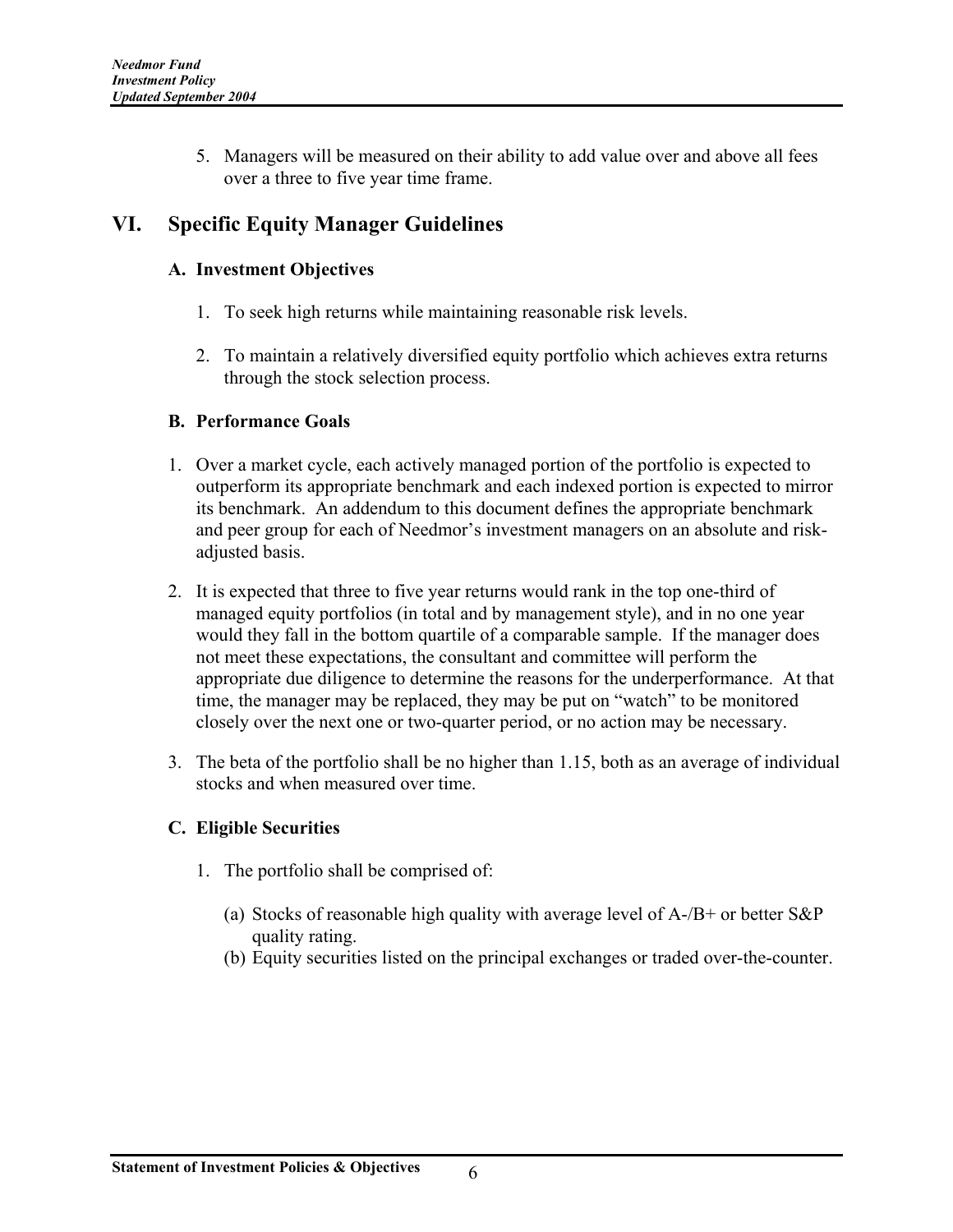#### **D. Adherence to Mission Related and Social Goals**

Each of Needmor's investment managers is expected to maintain a high level of commitment to mission and mission related investing. This implies that there is staff dedicated to screening out stocks of companies that do not meet Needmor's screens, but also initiating change in companies through shareholder activism, dialogue, filing corporation resolutions, etc. If it becomes apparent that a manager has lessened their commitment to, or resources dedicated to this type of investing, the Committee along with their consultant will conduct the appropriate due diligence to determine if the manager continues to be a proper fit for Needmor's investment portfolio.

### **VII. General Fixed Income Guidelines**

- A. Managers are expected to invest and properly diversify the portfolio to avoid large losses due to any one security's poor performance.
- B. Fixed income securities for the Needmor Fund should be chosen from a universe of bonds that is generally recognized as "investment grade" quality.
- C. The portfolio is to be structured to provide adequate liquidity for grant payouts and administrative expense estimates covering a two-year period. Income earned will be the first source of liquidity, however.
- D. When available and comparably priced, fixed income securities will be chosen which are consistent with the Fund's values and mission.
- E. In order to provide for adequate liquidity, the average maturity of the fixed portfolio should not exceed six years. These securities may include, but not be limited to, the following:
	- 1. U.S. Government Agency bonds
	- 2. US Corporate Bonds
	- 3. Other dollar denominated securities
	- 4. Foreign bonds
	- 5. The fixed income portion of the portfolio will also be managed and measured on a total return basis. The indices used for measurement will include those appropriate, widely recognized indices and benchmarks given the investment style of the manager. The fixed income managers will be measured on their ability to add value over a passive index over a period of three to five years.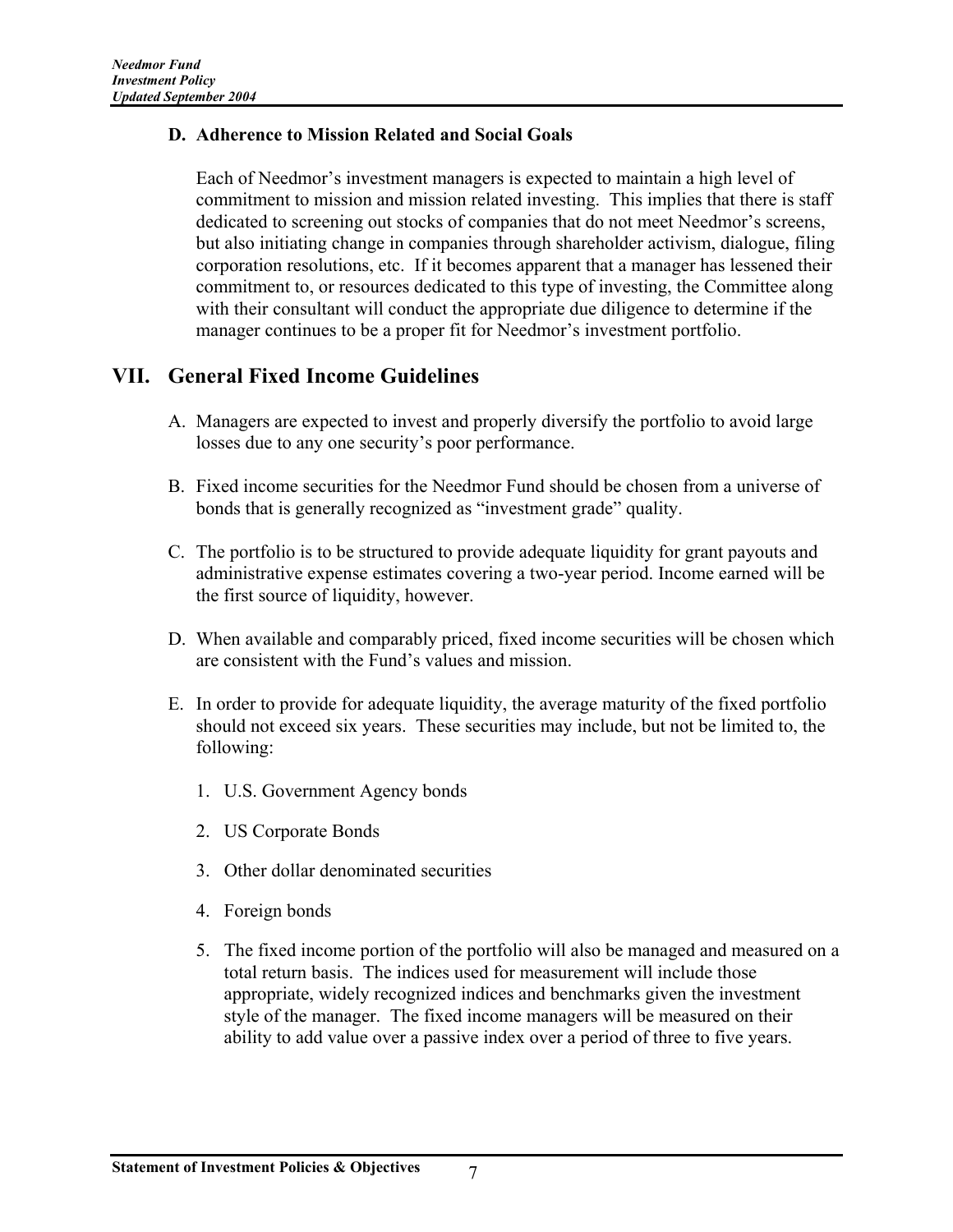# **VIII. Specific Fixed Income Manager Guidelines**

#### **A. Investment Objectives**

- 1. To seek attractive returns while continuing to maintain reasonable risk levels.
- 2. To maintain a relatively diversified fixed income portfolio that achieves extra returns through the bond selection process.

#### **B. Performance Goals**

- 1. Over a market cycle (three to five years), the fixed income portfolio is expected to outperform the appropriate bond index.
- 2. Over a market cycle (three to five years), the portfolio's returns should rank in the top half of the manager's specific peer group.

### **C. Eligible Securities**

The portfolio should be comprised of:

- 1. High quality bonds with a minimum quality rating of BAA/BBB or the equivalent. Money market instruments are subject to comparable quality guidelines.
- 2. Marketable securities.

#### **D. General Restrictions**

- 1. The diversification of the fixed income securities held in the portfolio among sectors and issuers is the responsibility of the investment manager. The investment manager is expected to diversify the portfolio sufficiently to minimize the risk of a large loss from a single security. With the exception of the U.S. Government and its agencies, no single company's securities shall represent more than 5% at cost and 7% at market of the value of the portfolio.
- 2. Regarding Collateralized Mortgage Obligations, only issues rated AA or better at the time of purchase are permitted. No commitment at the time of purchase shall represent more than 5% of the bond portfolio at market value. Principal leverage in CMO's or other structured bonds in the portfolio is prohibited.
- 3. Each manager is expected to be 95% to 100% invested in bonds and other fixed income securities, other than money market and bank STIF funds most of the time; however, if the investment manager believes that market conditions warrant it, he may reduce his bond holdings without prior consent of the Finance Committee.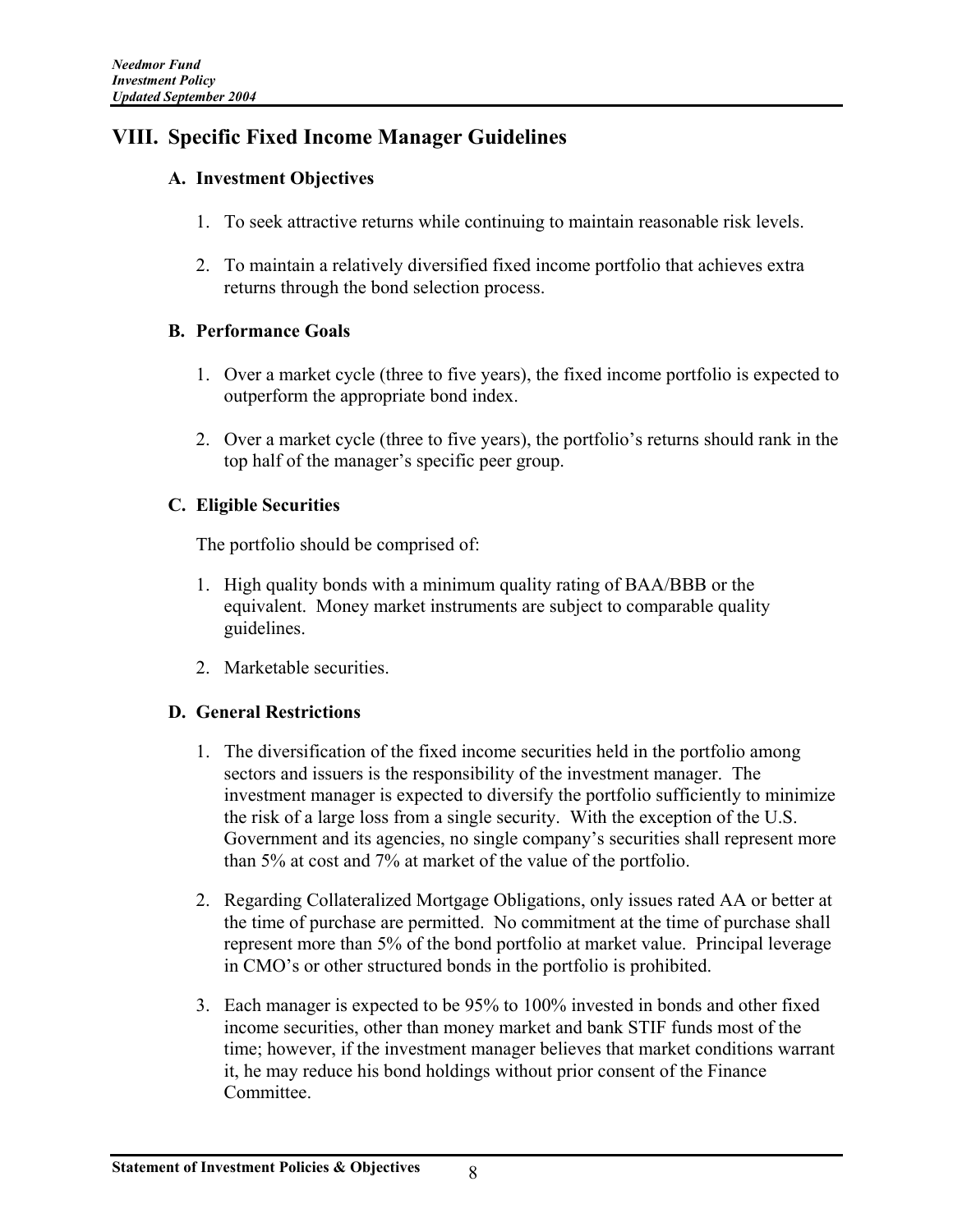- 4. The average maturity of the bond portfolio should not exceed six years.
- 5. Liquidity is to be maintained sufficient to cover estimated grant payouts and administrative **expenses covering a two-year period.**

### **IX. Community Related Investment**

A portion of Needmor's endowment may be committed to support community development projects with a potential for high positive social impact. These investments will use the values and strategies of community economic development and include community empowerment and the local control of resources as critical components. These investments may take the form of debt financing, certificates of deposit, or equity investments.

#### **A. Use of Intermediaries**

The Needmor Fund may rely on the expertise of competent intermediary financial institutions rather than evaluate or make direct loans or equity investments in individual projects or enterprises. These intermediaries may include: community development banks, community development loan funds, credit unions, other foundations engaged in program-related investing, or other comparable intermediaries whose goals are congruent with Needmor's, and meet the standards and criteria set forth in this investment policy.

#### **B. Asset Allocation and Restrictions**

The Board of the Needmor Fund will determine the percentage of assets available for investment in this category, considering that they earn below market rates and may be have higher risk characteristics than other portions of the portfolio, while they also serve to advance the mission of the foundation.

#### **C. General Characteristics**

These investments may earn low to no income. There should be some form of loan guarantee or federal insurance or collateral covering the value of the investment. Average maturity of this category of investment should be five years.

#### **X. Review**

#### **A. On a regular basis, the Committee will review each manager's performance and adherence to these guidelines. The review will include:**

- 1. Market and Total Fund returns;
- 2. Total portfolio volatility;
- 3. Individual manager returns vs. indices, benchmarks and universes;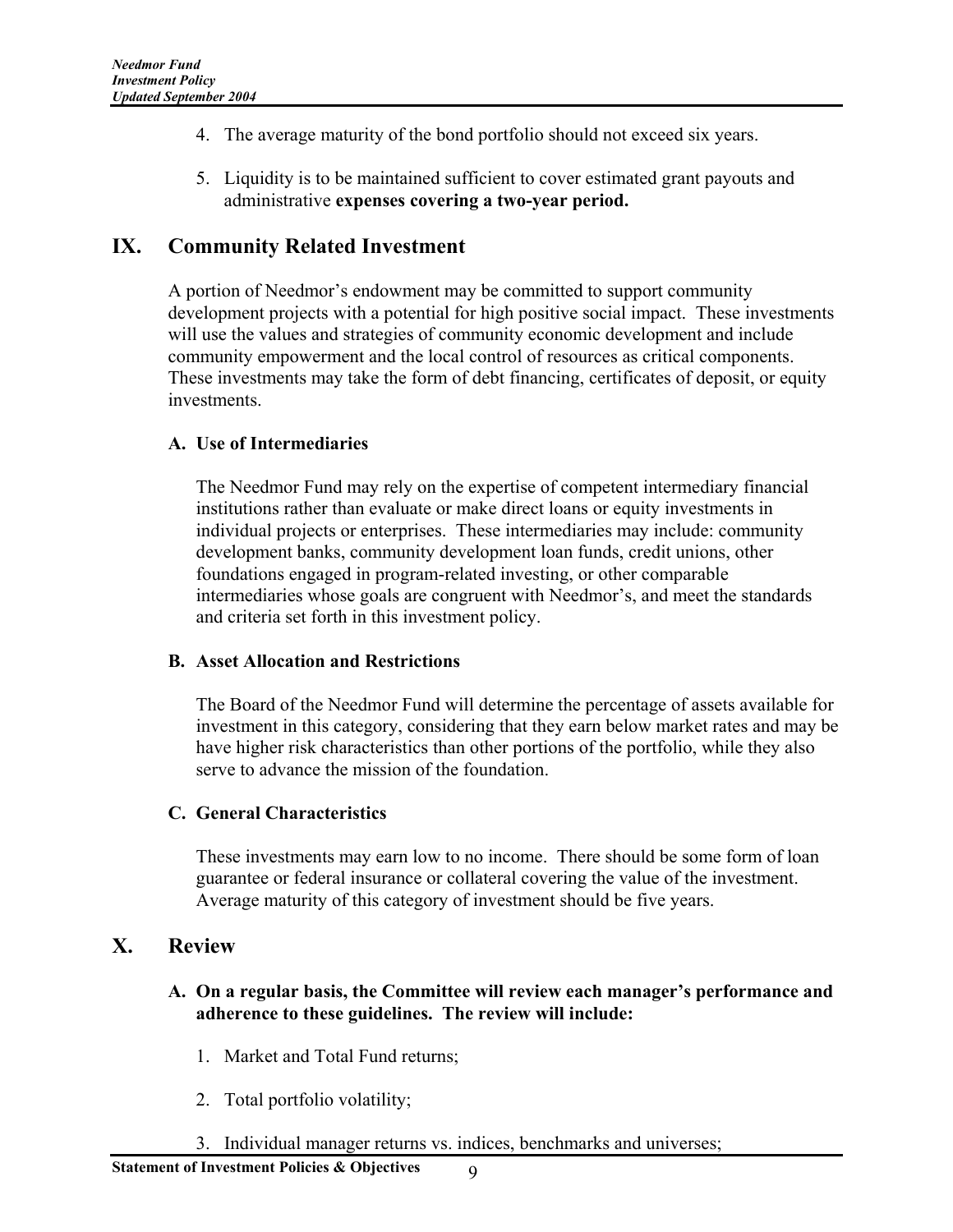- 4. Adherence to mission related guidelines and objectives;
- 5. Shareholder activity including proxy votes;
- 6. Asset Allocation and Spending Policy;
- 7. The continuing appropriateness of this document.

The Finance Committee will report to the Board on investment matters at least annually and will assume responsibility for educating the Board on matters of fiduciary responsibility and social investments.

Revisions:

- ♦ 11/9/92 Reviewed and approved by Board of Trustees (BOT).
- ♦ 9/12/93 Reviewed by Finance Committee to recommend changes in South African Screens;
- ♦ 11/20/93 BOT approved reduction in South African Screens.
- ♦ 6/10/95 BOT approved reducing permissible cash holdings by equity managers from 20% and 30% to 5%.
- ♦ 5/28/98 BOT approved various MRI guideline amendments.

# **XI. Mission Related and Social Goals and Restrictions**

This statement of Objectives, Strategies and Policies for the Needmor Fund was reviewed and approved by its board of trustees on June 10, 1995.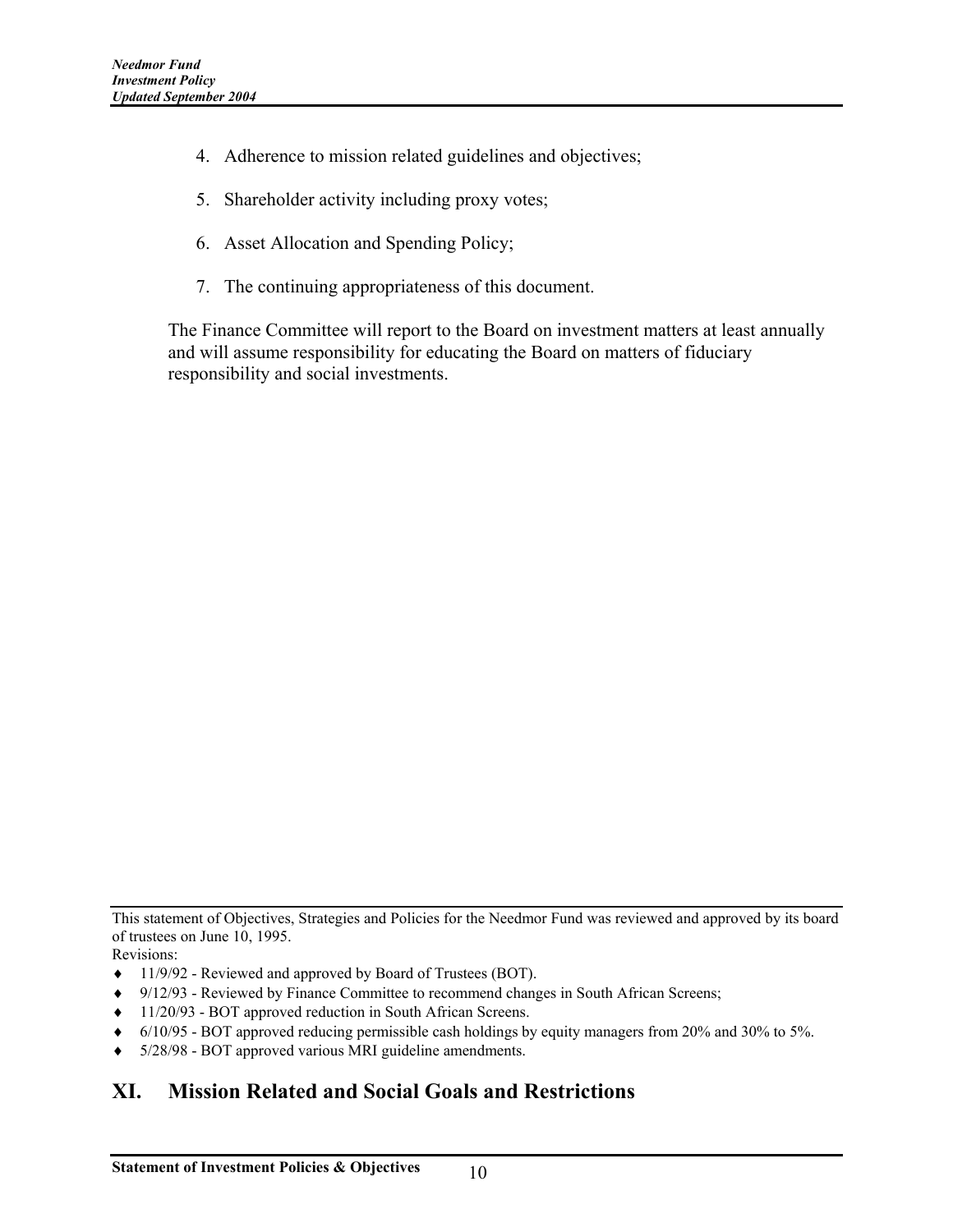In keeping with its mission of seeking to empower traditionally disadvantaged populations, the Needmor Fund believes it has a responsibility to use its resources to promote health and human dignity and to give special attention to the needs of the poor. Therefore, the Needmor Fund will include in its investment decisions a consideration of the social impact of corporate behavior. In deciding where to invest its resources, the Needmor Fund will seek to promote social justice and world peace. We encourage transparency and accountability of corporations and encourage disclosure to affected stakeholders. We support corporate cooperation with efforts to require higher standards of public disclosure and to cooperate with independent monitoring and social auditing.

### **A. Human Rights**

1. The Needmor Fund wishes to avoid companies implementing regressive practices, or which support the maintenance of particularly oppressive governments like Burma, Indonesia, Nigeria and China. In general, fund managers will avoid investments in emerging markets. Exceptions may be discussed and approved by the Finance Committee.

### **B. Weapons Production**

1. To express its opposition to the arms race and its belief that a substantial amount of public funds should be shifted from military expenditures to social services, the Needmor Fund will not invest in companies which are major defense contractors or have any involvement in the production of nuclear weapons systems or agents of chemical or biological warfare. Major defense contractors are defined as those that have defense contracts making up at least 5% of their total sales or are among the U.S. government's top 100 defense contractors. Non-weapons support contracts (such as food and clothing sales to the Department of Defense) will not be counted as defense contracts.

# **C. Energy**

1. The Needmor Fund believes that energy should be produced in a safe, clean and efficient manner and that energy conservation should be encouraged. In a growing world with shrinking natural resources, well-conceived energy policies and practices are increasingly important for the economic health and safety of local communities. Until nuclear energy can be produced safely and cost effectively with adequate provisions for long-term waste disposal and plant decommissioning, the Fund regards nuclear power generation as a substantial social and financial risk. Therefore, The Fund will avoid investment in all firms involved in the production and sale of nuclear energy. (This does not include firms whose products, while utilized in nuclear power plants, are not designed specifically for nuclear power reactors.) The Fund is interested in supporting alternative energy development, the potentially safe use of nuclear energy, and energy conservation.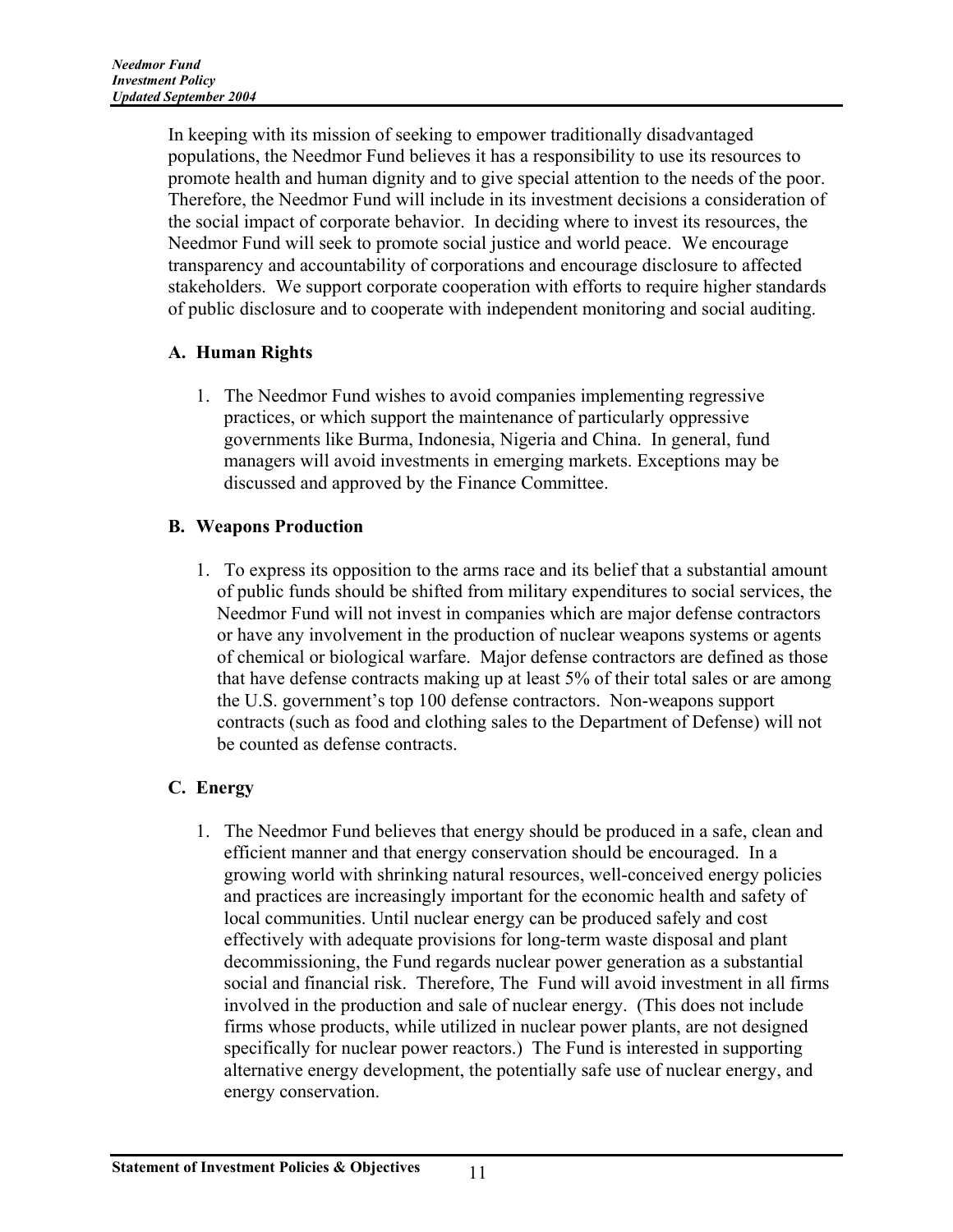#### **D. Product Quality**

1. The products and marketing practices of U.S. corporations exert an immense influence on the quality of our lives. In support of its goal of building healthier communities, the Needmor Fund will not invest in companies that derive more than 5% of their sales from the tobacco, gambling, or pornography industries. The Fund will also avoid investment in those companies that have knowingly sold harmful products, fixed prices, billed fraudulently or engaged in other questionable business practices. The Fund prefers to invest in companies whose products are reasonably priced, of high quality, and are socially useful. We are particularly concerned about predatory pricing in the health care industry.

#### **E. Environment**

1. The Needmor Fund wishes to support efforts to produce a cleaner environment. Given that corporations play a substantial role in environmental issues, the Fund wishes to encourage improvements in this area by investing in those firms whose environmental records are average or better for their industry, and avoid investment in those firms that have below-average environmental records. We like to invest in companies with Board and management commitment to environmental issues, including an environmental policy statement, incentive packages that reflect positive and negative environmental performance, and demonstrated support for strong public environmental policies.

#### **F. Employee Relations**

1. The Needmor Fund believes that a key factor in the long-term health of a community is the presence of fair employment and promotion opportunities. As a result, it wishes to invest in those firms with strong employee relations practices and to avoid those with below-average practices. The Fund believes in workers' rights to organize labor unions, therefore the Fund will not invest in companies that are on the AFL-CIO boycott list. We encourage investments in companies that practice neutrality in elections where its employees are voting on union representation. A diverse array of concerns enter into the make-up of a company's overall relationship with its workforce. We encourage companies that we invest in to pay fair wages (as measured by the communities in which they operate), support human and worker rights, and protect the environment wherever they operate. We seek companies with a record of maintaining a healthy and safe workplace, a record of regulatory compliance and an on-going audit process that goes beyond regulatory requirements. We expect corporations to have and enforce codes of conduct for suppliers and to work to eliminate sweatshop or equivalent conditions, child labor and other exploitative practices. The Fund believes that characteristics of positive relations include a proportional representation of women and minorities in positions of influence, innovative benefits such as childcare; meaningful profit sharing; and competitive compensation. The Fund is also concerned about excessive executive compensation and endorses proposals to link executive compensation to financial,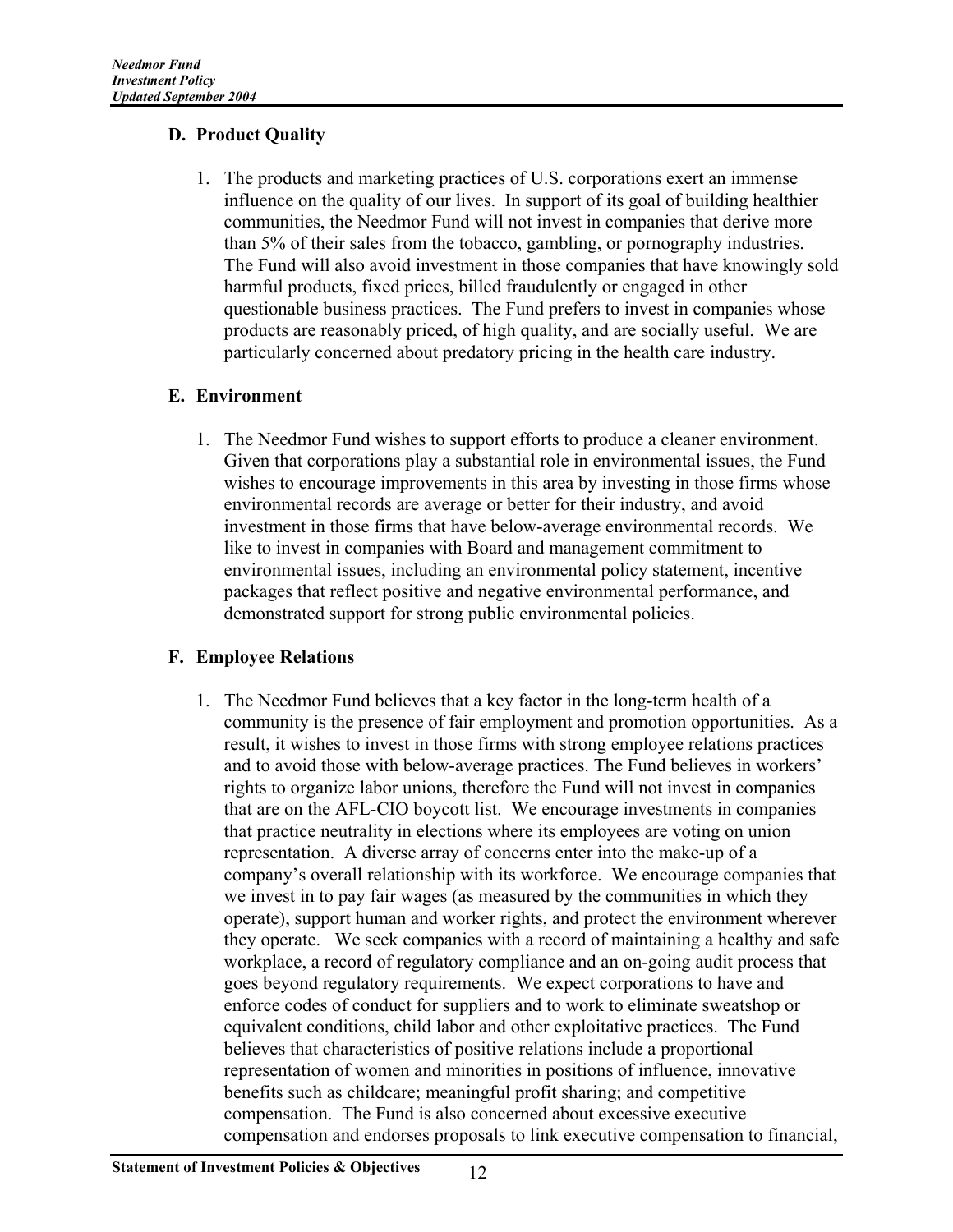social, and environmental performance. There should be nondiscrimination in employment and advancement on the basis of race, ethnicity, gender, sexual orientation and disability.

### **G. Community Relations**

1. Needmor believes in organizations being accountable to those affected by their actions. Therefore we prefer to invest in companies that are accountable to all stakeholders, including employees, consumers and the communities in which they are located. This is exhibited by responsiveness to the various stakeholders and a willingness to report on practices. Needmor is concerned about predatory lending practices in poor communities.

# **XII. Mission Related Practice**

### **A. Voting Proxies**

- 1. The Needmor Fund requires that its investment managers vote on shareholder resolutions from a mission related perspective. The guidelines for voting proxies and filing resolutions will be determined by the Finance Committee and communicated to the Fund's managers. Needmor directs that proxies be voted in accordance with the values described herein, and that when program interests are directly involved, proxies be voted consistent with those interests. In general, Needmor expects that our proxies will be voted:
	- (a) to ratify Auditors.
	- (b) to ratify Directors if there is diversity on the Board, and adequate independent board membership.
	- (c) to vote against golden parachutes for executives.
	- (d) to vote for proposals requiring a majority of independent directors.
	- (e) to vote for proposals requiring nominating and/or compensations committees to be composed exclusively of independent directors.
	- (f) to vote against incentive payments not related to financial performance.
	- (g) to vote for incentive payments which are tied to social and environmental performance.
	- (h) to vote for proposals recognizing the standing of stakeholders other than shareholders in governance and control.

### **B. Other Shareholder Activity**

- 1. The Finance Committee may choose to file or co-sponsor resolutions that are central to the Fund's mission, independently or collaboratively with other shareholders or with organizations the Fund supports. The Finance Committee will report on shareholder activity annually to the Board.
	- (a) **Working with Grantees:** Where grantees have organized activities relating to the policies and practices of our portfolio companies, Needmor, in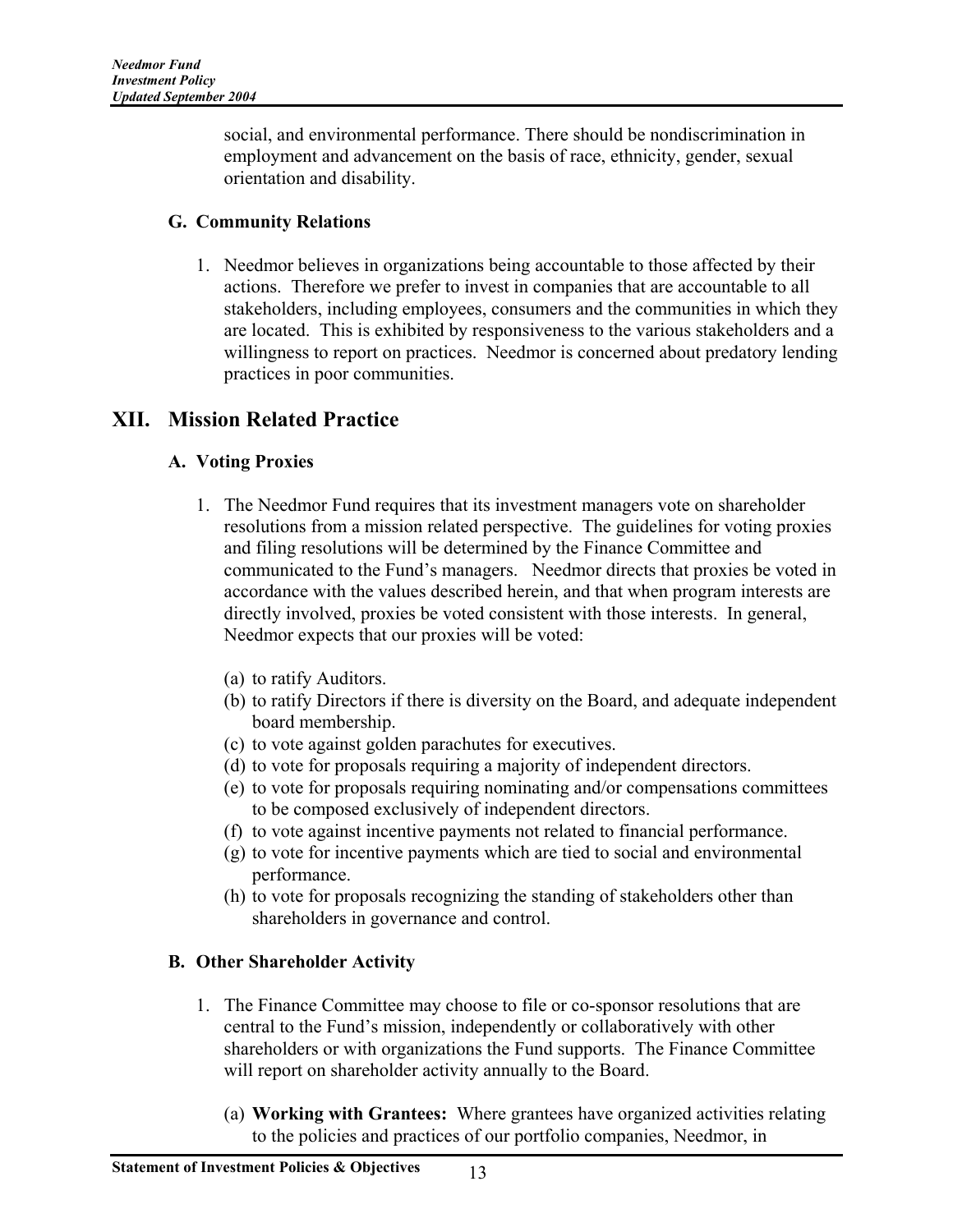consultation with the grantee, will add its voice to the concerns expressed by them. If the grantee believes that a shareholder resolution would be a useful tool in their strategy to change corporate behavior, Needmor will consider filing the necessary resolution, and will, in consultation with the grantee, seek to enlist the support of money managers and other institutional investors. One of the Fund's goals in these activities is to make corporations accountable to the communities in which they operate. Details of the problems being addressed must be the subject of discussions between the companies and the communities, and not between Needmor and the companies. If the grantee's campaigns involve companies not in the Fund's portfolio, Needmor will consider purchasing the minimum amount of stock necessary to make our participation possible. It is also possible for the Fund to make a grant to the grantee for the purpose of purchasing shares, so that they become shareholders.

(b) Needmor may, on occasion, choose to invest in companies whose actions are contrary to the interests of the Fund's grantees, or who otherwise violate our policies. This would occur in situations in which the Fund determined that ownership of those shares could afford the Fund the opportunity to influence the behavior of these companies. In those cases, ownership positions will be maintained at minimum levels necessary to support those shareholder activities.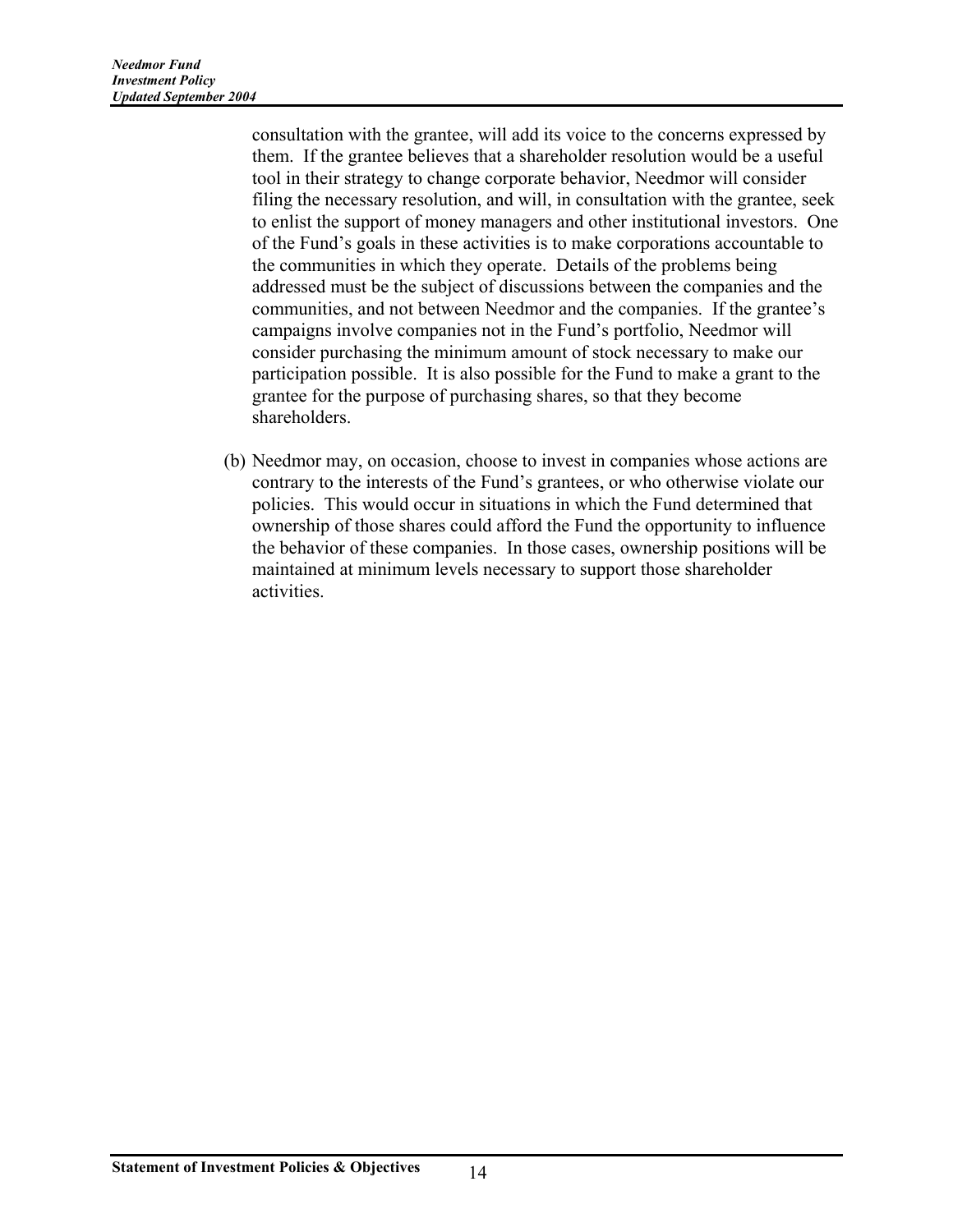# **ADDENDUM**

# **Northern Trust (Fixed Income Manager)**

# **Guidelines and Objectives**

#### **Guidelines**

- ♦ **Duration**: The portfolio's effective duration will be maintained within a range of 70% to 130% of the duration of its benchmark.
- ♦ **Quality:** Weighted average rating of the portfolio must be A or better. Below investment grade securities are prohibited.
- ♦ **Diversification**: The portfolio will not hold more than 5% at cost or 7% at market of its assets in the securities of any single issuer. Securities issued or guaranteed by the U.S. Government, its agencies or instrumentalities are not subject to this restriction.
- ♦ **Approved Securities**: Fixed and variable rate securities issued or guaranteed by the U.S. Government, its agencies or instrumentalities or government-sponsored corporations; mortgage-backed securities issued by U.S. government agency and private entities; other asset-backed securities; corporate and Yankee debt securities, and foreign securities.

Money market instruments, or equivalents, including securities issued or guaranteed by the U.S. Government, its agencies or instrumentalities, commercial paper, banker's acceptances, time deposits, certificates of deposit, and tax-exempt municipal securities.

- ♦ No more than 20% of their Portfolio may be held in cash equivalents at any given time.
- ♦ The combined fixed-income holdings of companies in any one-industry classification shall not exceed 35% of the Portfolio's total market value (industry classifications shall be those as defined by Standard & Poor's).
- ♦ All assets held in the Portfolio must have a readily ascertainable market value and must be readily marketable.
- ♦ Ratings are to be established for all securities held in the Portfolio by either Moody's or Standard & Poor's.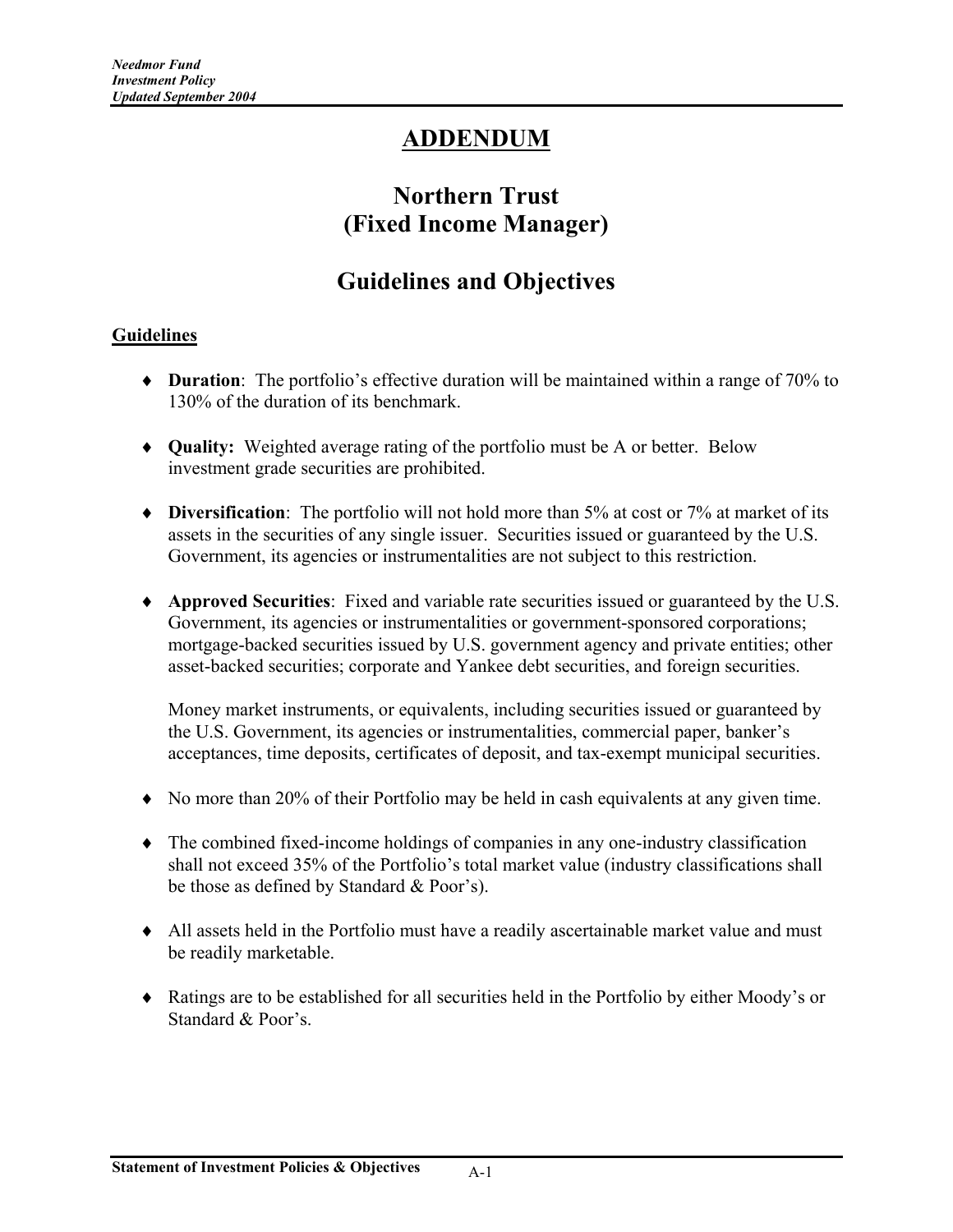- ♦ No security with a long-term debt rating below Baa by either Moody's or BBB- by Standard & Poor's or a short-term debt rating below Prime-2 by Moody's or A-2 by Standard & Poor's may be held in the Portfolio.
- ♦ The Portfolio may use options and futures as duration management tools, but they may not be used for speculative purposes. To ensure that futures and options are not to be used as alternative investment vehicles, the weighted average duration of the Portfolio may not differ by more than 0.25 years from what the weighted average duration of the Portfolio would be without the use of futures and options.
- ♦ The use of financial leverage, defined as any attempt to increase the return or value of the Portfolio without increasing investment (i.e. borrowing), in the Portfolio is prohibited.

#### **Objectives**

♦ The objective of the Fixed Income Portfolio is to outperform (after fees and taxes) the Lehman Brothers Intermediate Government/Credit Bond Index.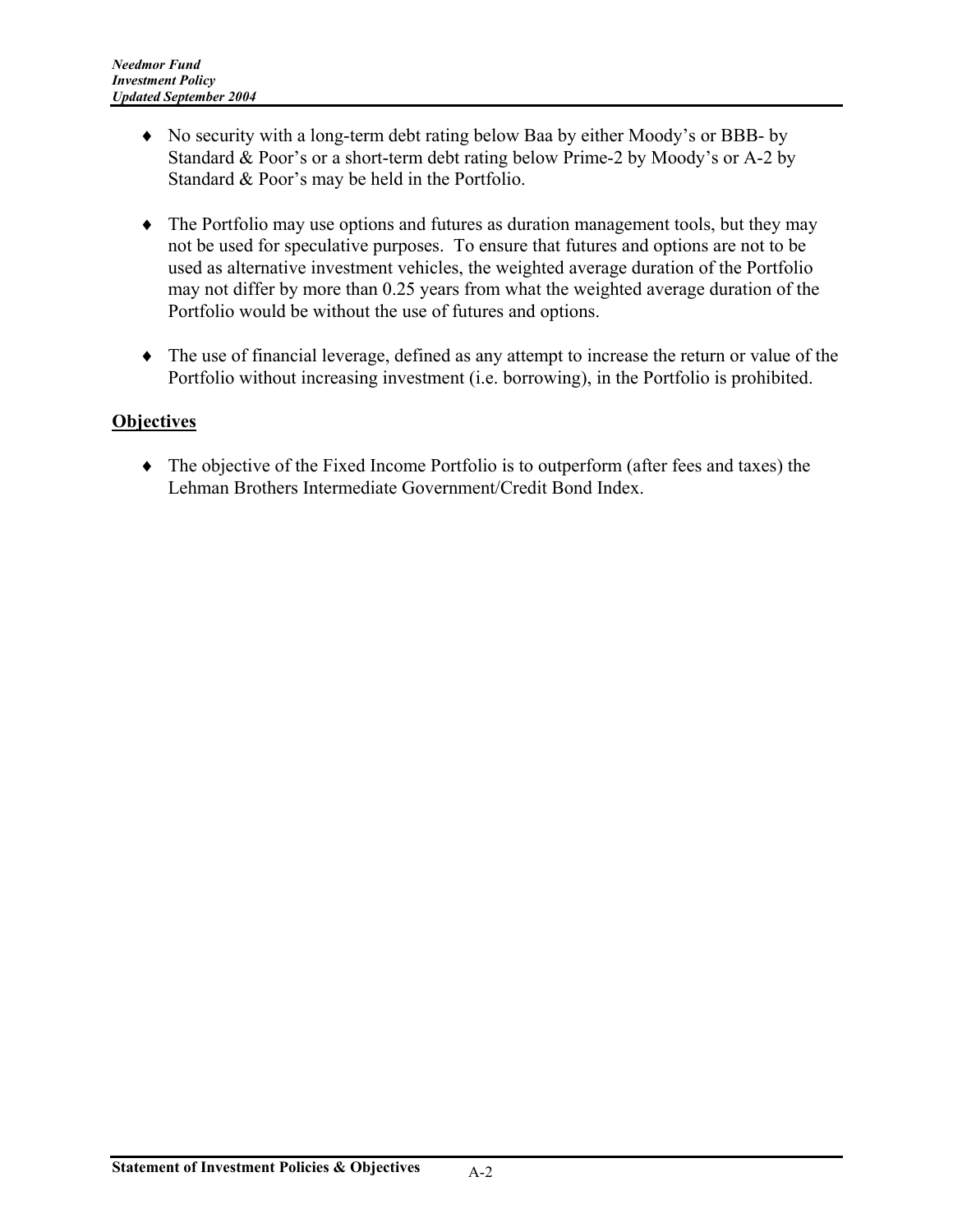# **Walden Asset Management (Large Cap Value Manager)**

# **Guidelines and Objectives**

### **Guidelines**

♦ All of the guidelines specified within the body of the Investment Policy apply to this manager.

- ♦ Benchmark: S&P Barra Value Index
- ♦ Peer Group: Large Cap Value Managers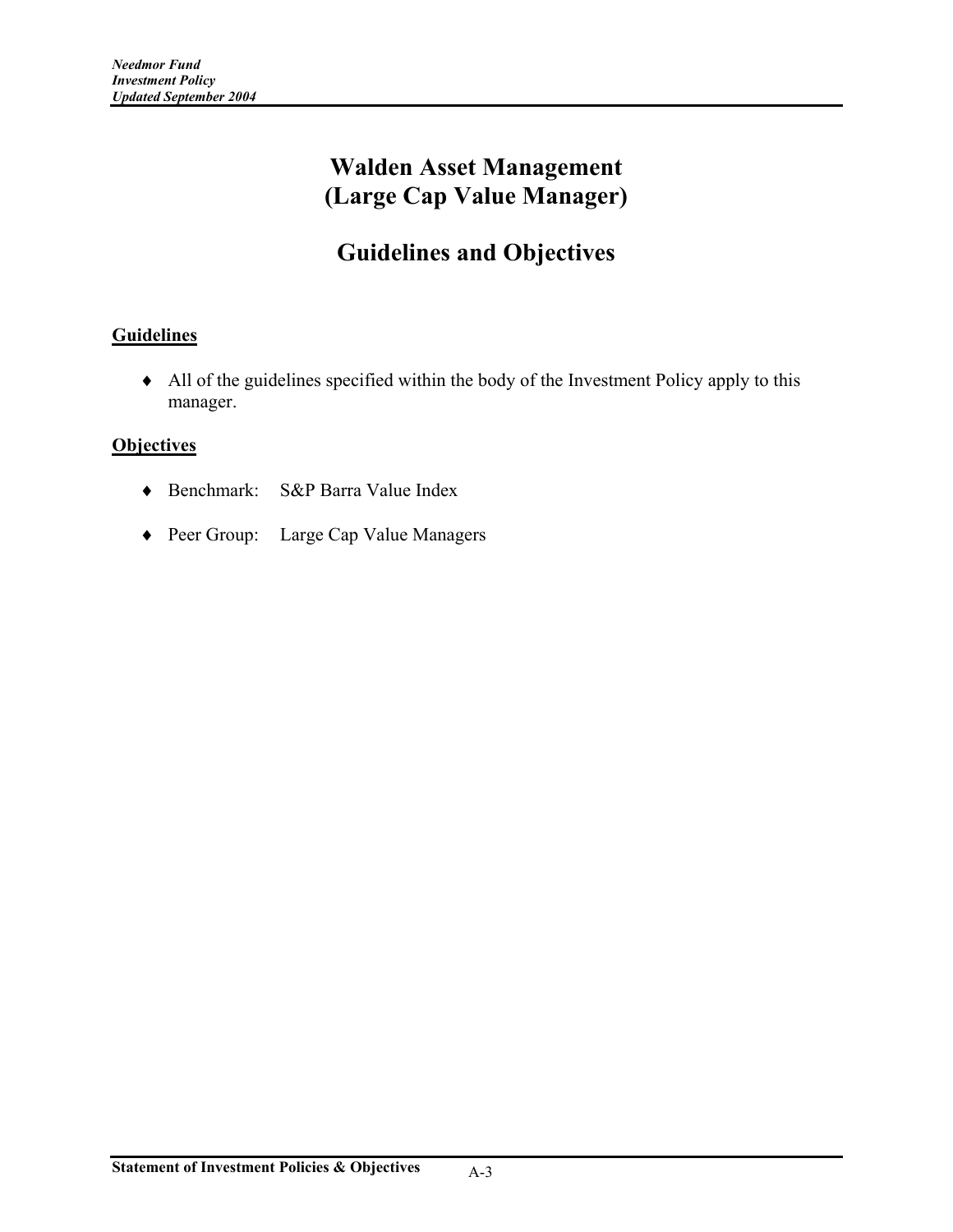# **U.S. Trust Company (Large Cap Core Manager)**

# **Guidelines and Objectives**

### **Guidelines**

♦ All of the guidelines specified within the body of the Investment Policy apply to this manager.

- ♦ Benchmark: S&P 500 Index
- ♦ Peer Group: Large Cap Core Managers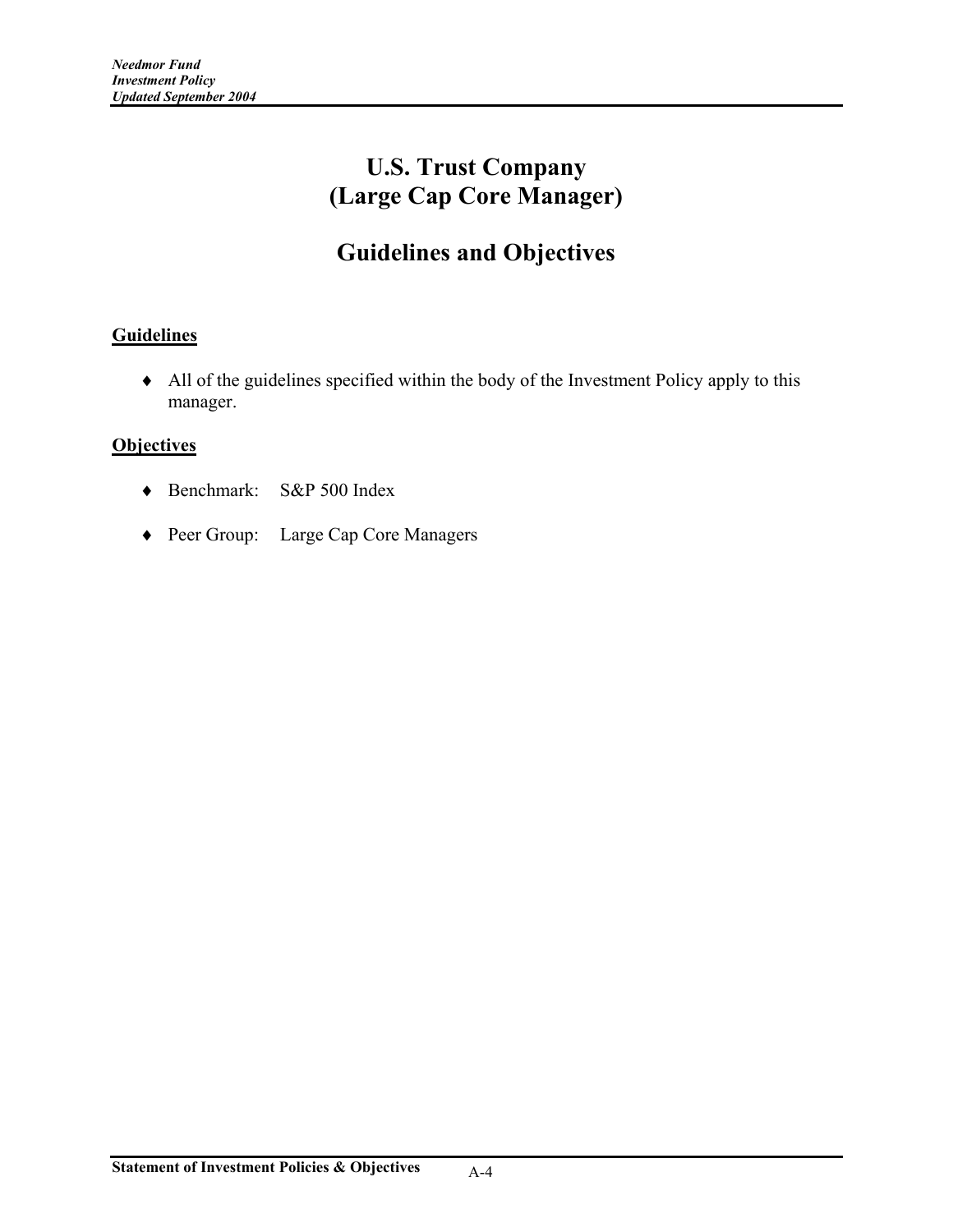# **Domini Index Fund (Large Cap Growth Manager)**

# **Guidelines and Objectives**

### **Guidelines**

♦ All of the guidelines specified within the body of the Investment Policy apply to this manager.

- ♦ Benchmark: S&P 500
- ♦ Peer Group: Large Cap Core Managers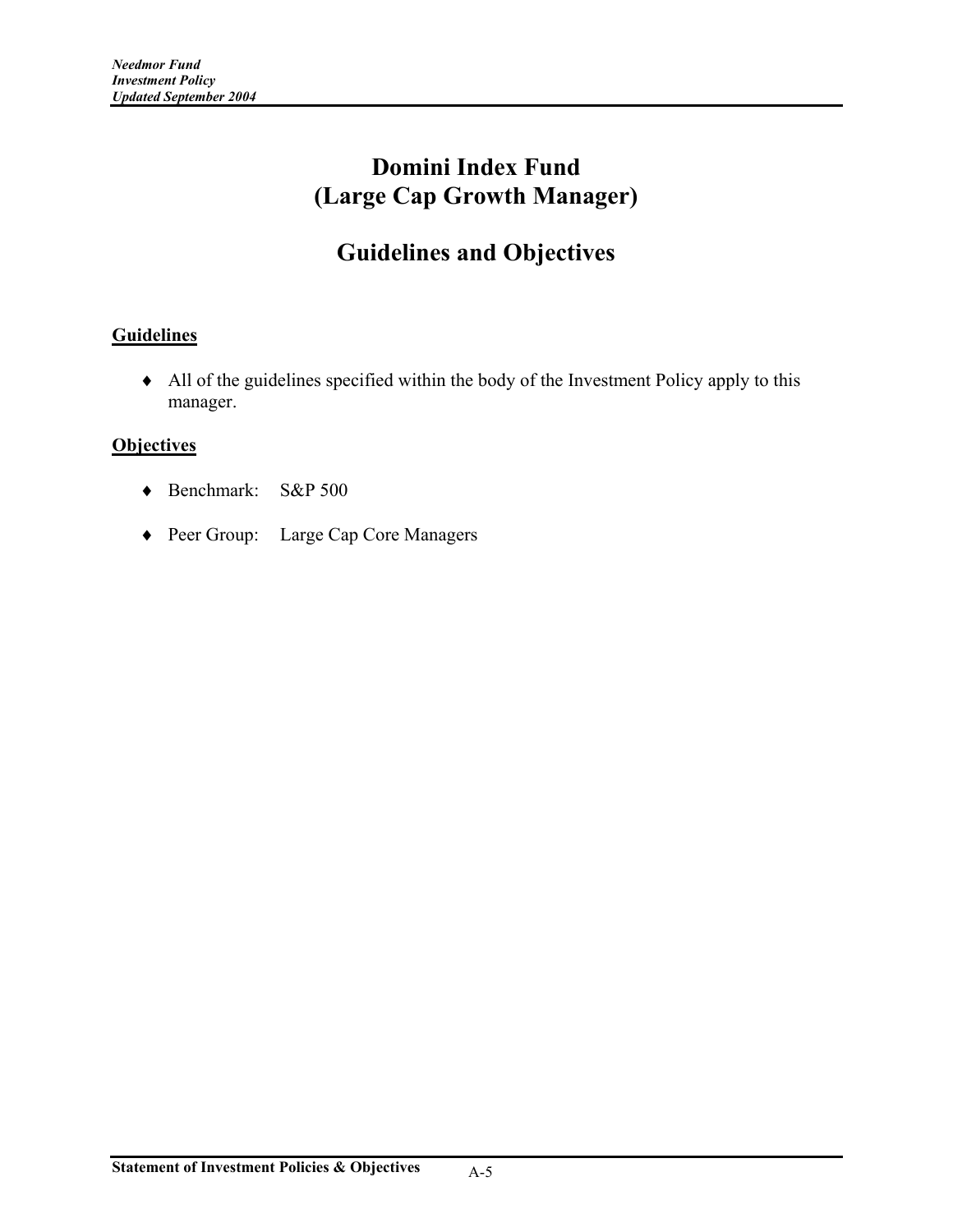# **Boston Common Asset Management (Small Cap Value Manager)**

# **Guidelines and Objectives**

### **Guidelines**

♦ All of the guidelines specified within the body of the Investment Policy apply to this manager.

- ♦ Benchmark: Russell 2000 Value Index
- ♦ Peer Group: Small Cap Value Managers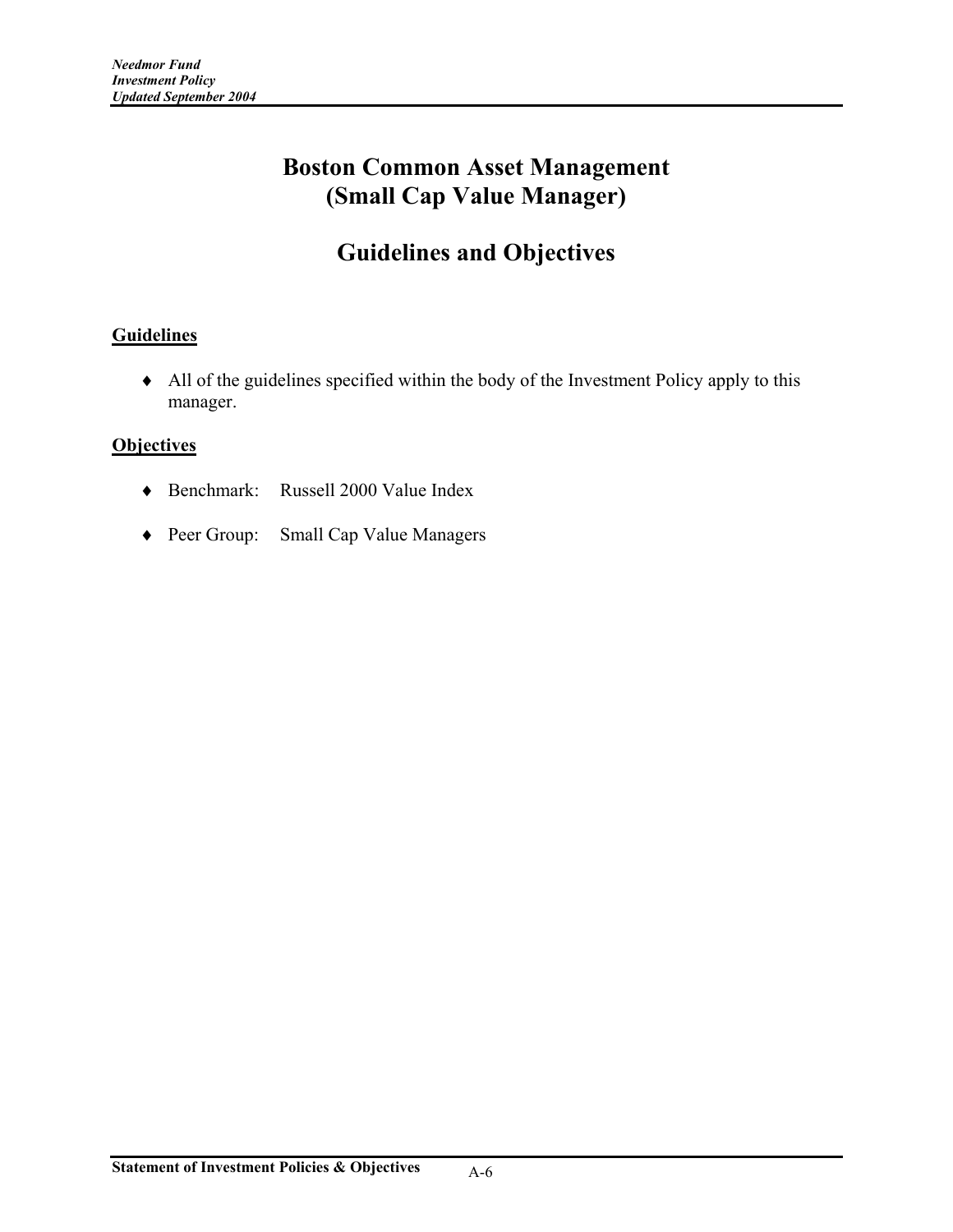# **Winslow Capital Management (Small Cap Growth Manager)**

# **Guidelines and Objectives**

### **Guidelines**

♦ All of the guidelines specified within the body of the Investment Policy apply to this manager.

- ♦ Benchmark: Russell 2000 Growth Index
- ♦ Peer Group: Small Cap Growth Managers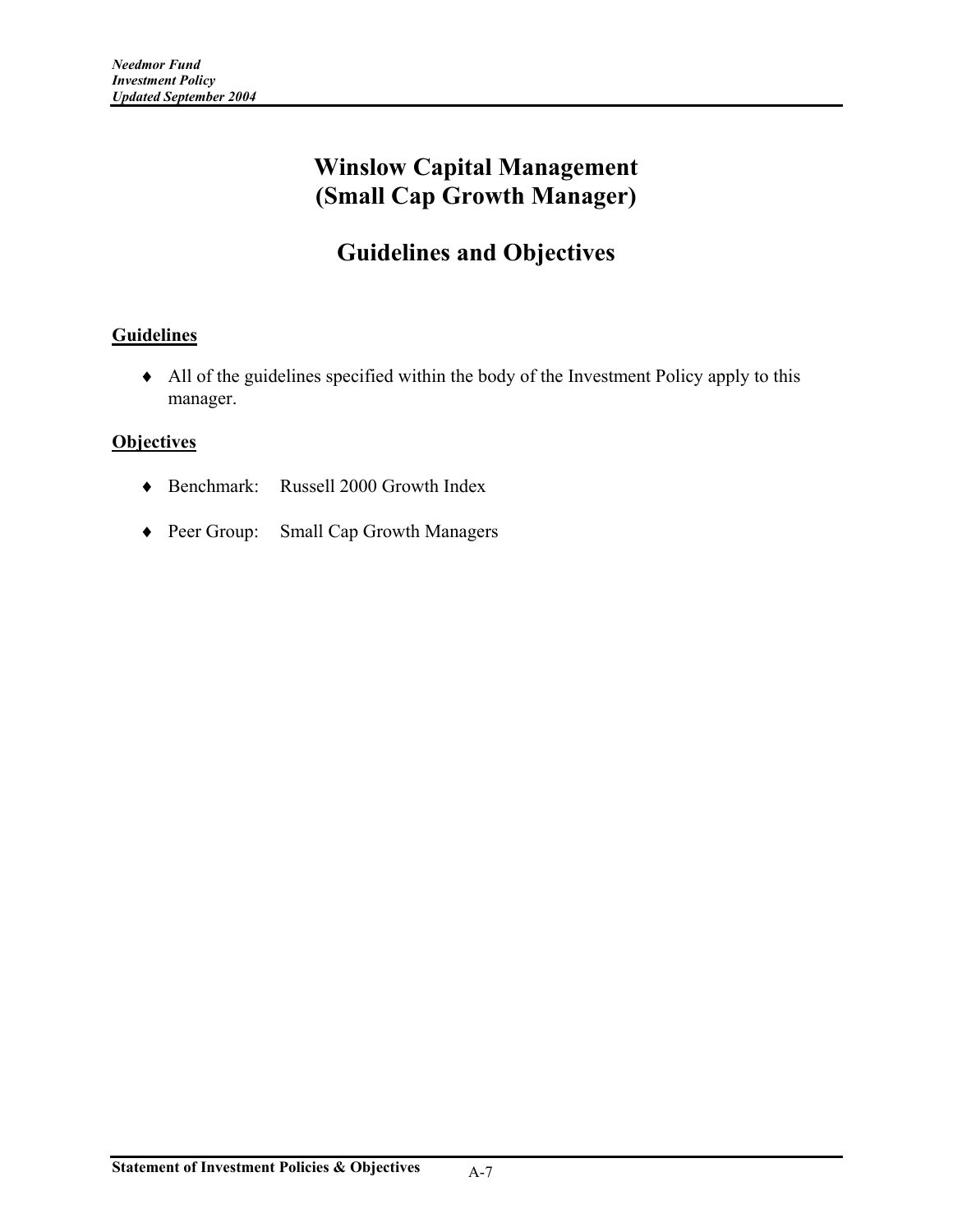# **Bartlett & Company (International Value Equity Manager)**

# **Guidelines and Objectives**

### **Guidelines**

♦ All of the guidelines specified within the body of the Investment Policy apply to this manager.

- ♦ Benchmark: EAFE Index
- ♦ Peer Group: International Equity Managers Developed Markets